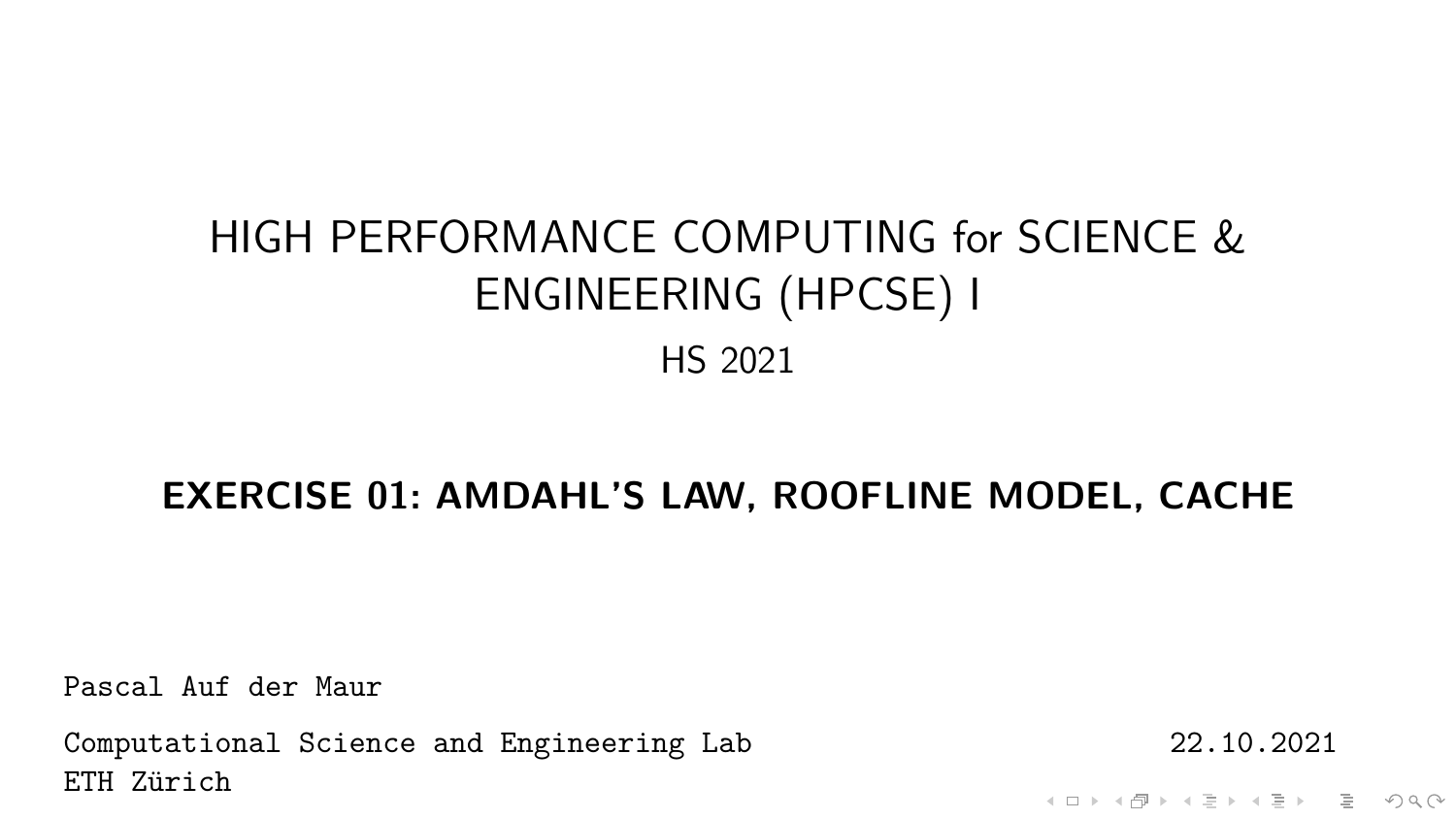- 1. Discussion Exercise 01
- 2. Tutorial Libraries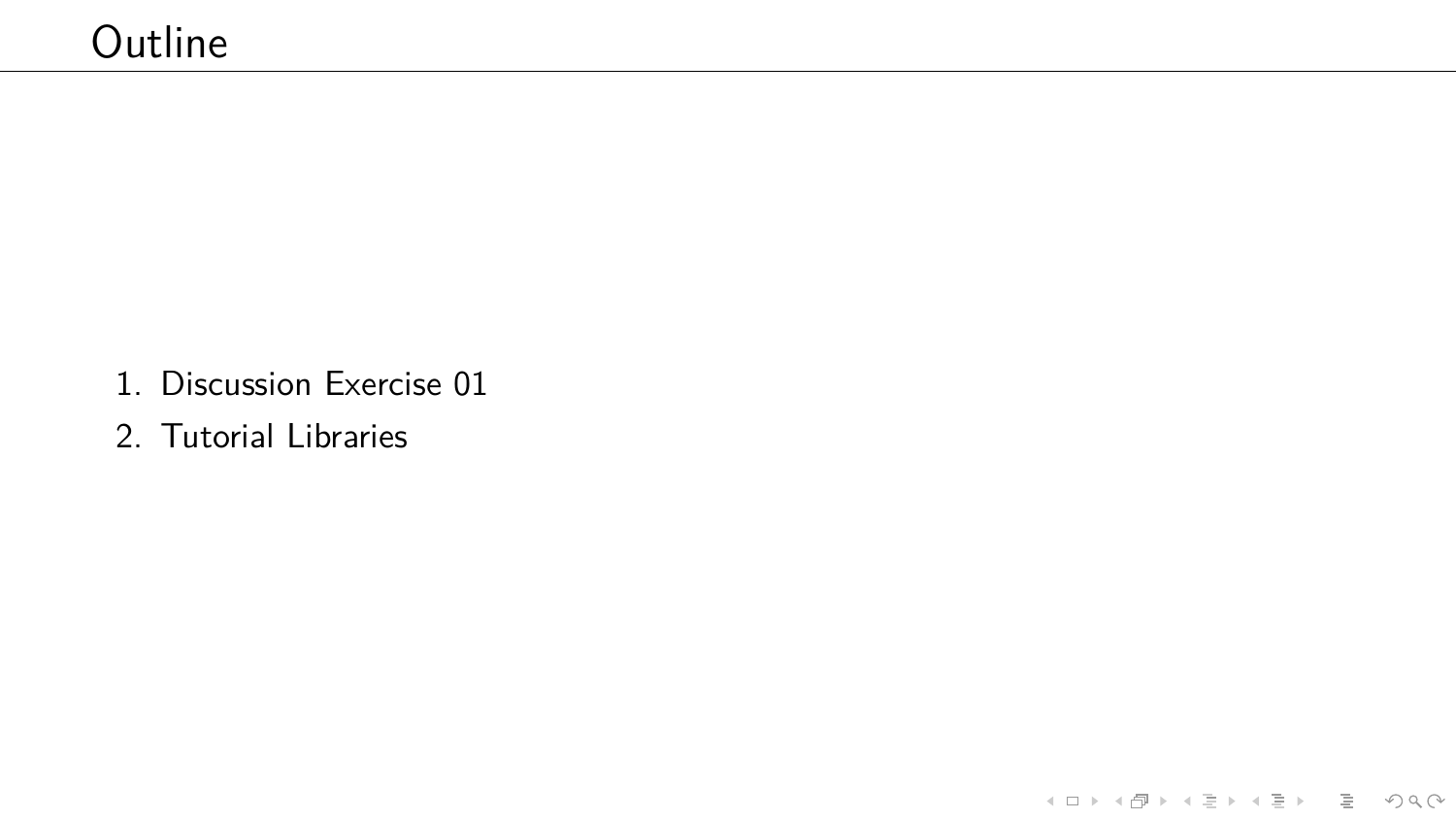a)

Suppose you have a program where 99.99% of the runtime is parallelizable. You want to run this program on a super computer that has up to 2'000'000 cores. What is the maximum speed up you can achieve if you had no limitations of processors n? What speed up can you achieve with 20, 200, 2000, 20'000, 200'000 and 2'000'000 cores?

| Cores     | Speedup  |  |
|-----------|----------|--|
| 20        | 19.96    |  |
| 200       | 196.1    |  |
| 2'000     | 1'666.81 |  |
| 20'000    | 6'666.89 |  |
| 200'000   | 9'523.85 |  |
| 2'000'000 | 9'950.25 |  |
|           | 10'000   |  |

$$
S(n) = \frac{1}{(1-p)+\frac{p}{n}} \quad p = 0.0001
$$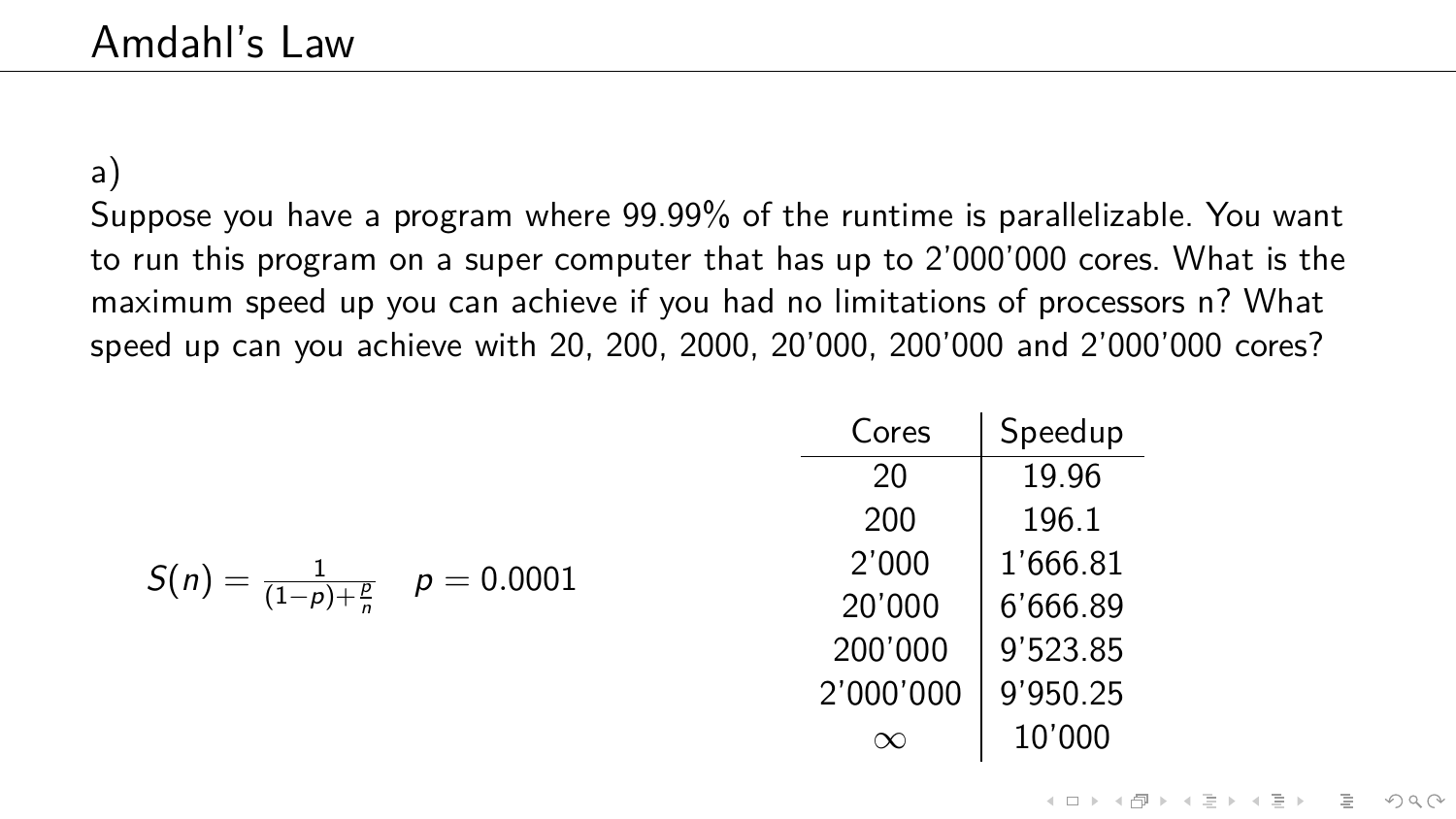Points: 6

3 for finding the maximum achievable speedup, 3 for getting the speedup for the corresponding number of cores n (at least 4 correct)

イロト イ母 トイミト イミト ニヨー りんぐ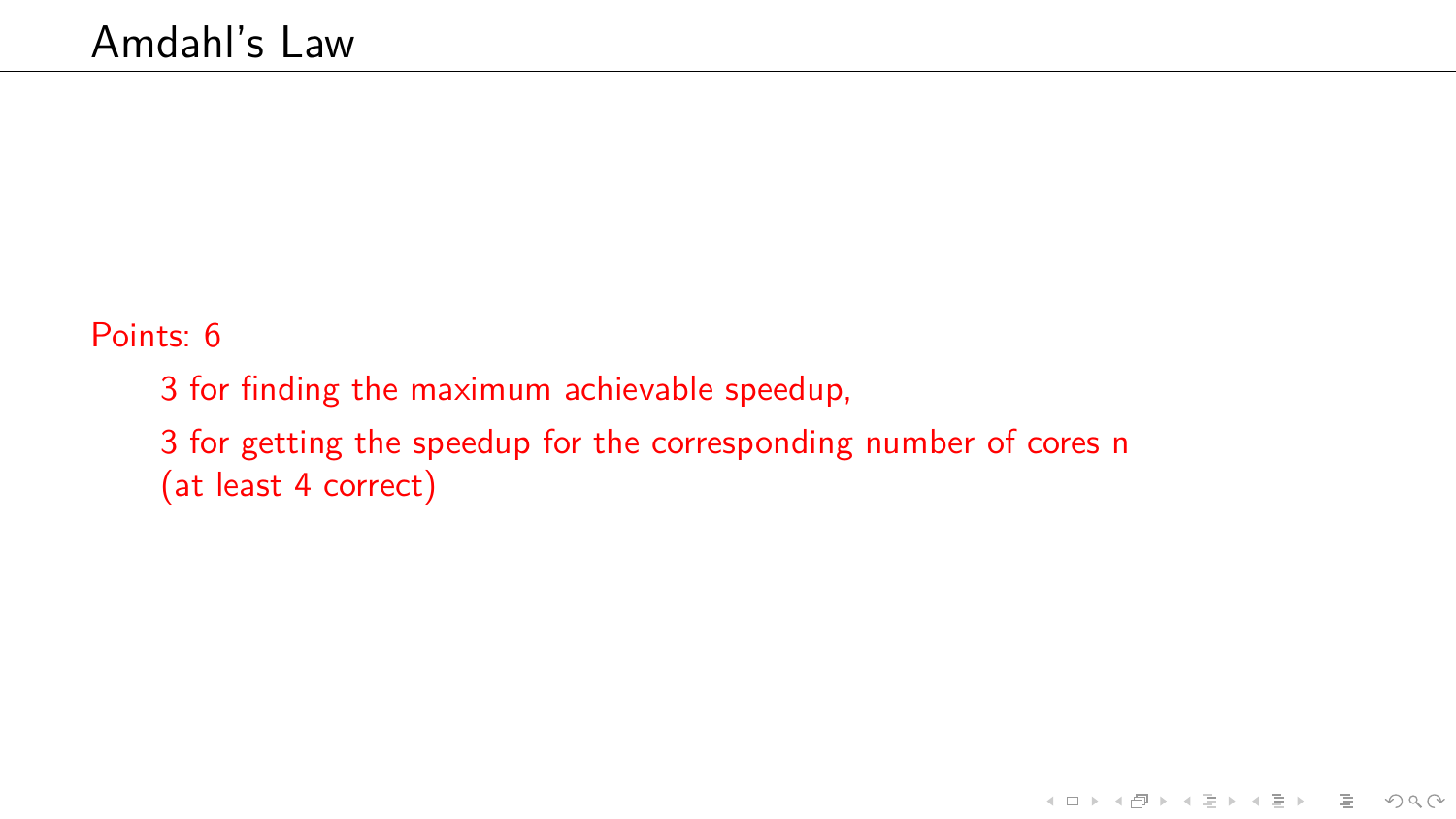b)

You are executing a code with serial fraction 0.01. However, there are parts of a program that do not benefit from increasing the number of cores n used. Assume that the parallel execution of your code requires a communication operation, which costs a constant amount of time for every core, therefore the corresponding overall time for this operation scales proportionally with the number of cores as 0.01n. What is the maximum speed up you can achieve with this constraint (and for how many cores)? If you reduce the time spent on this communication operation to 0.001n, what is the new maximum speedup?

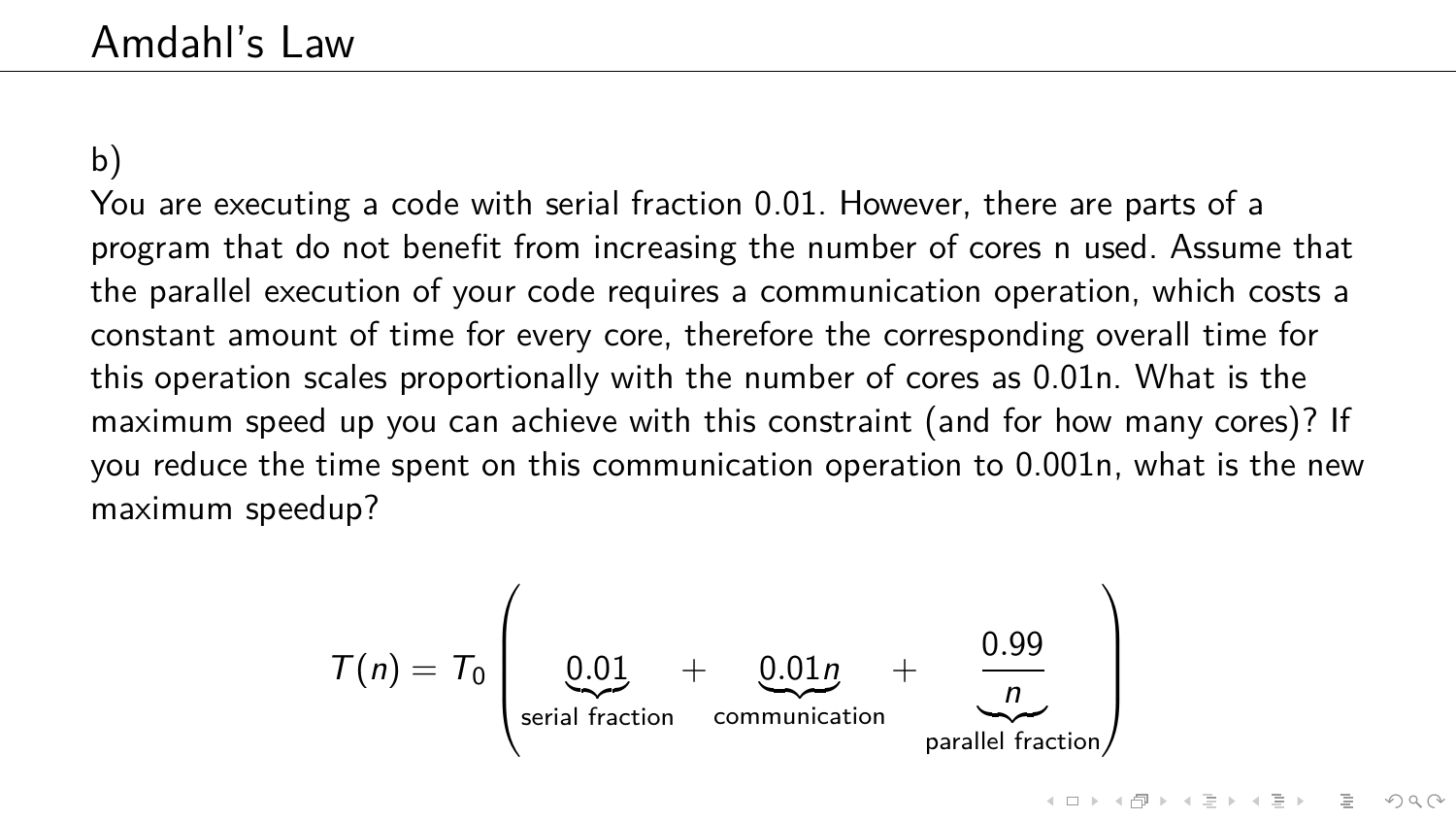b)

$$
n_{opt} = \arg \min \mathcal{T}(n)
$$

$$
\frac{\partial}{\partial n} \left( 0.01 + 0.01n + \frac{0.99}{n} \right) = 0.01 - \frac{0.99}{n^2}
$$

$$
0.01 - \frac{0.99}{n^2} = 0 \implies n \approx 9.95
$$

$$
S(9) = 4.76 \quad S(10) = 4.78
$$

$$
n_{opt} = 10
$$

Equivalent for  $p = 0.001$ 

$$
S(31) = 13.7107, S(32) = 13.7104
$$
  

$$
n_{opt} = 31
$$

**Kロト K部ト K目ト K目ト 「目」 のQ (V)**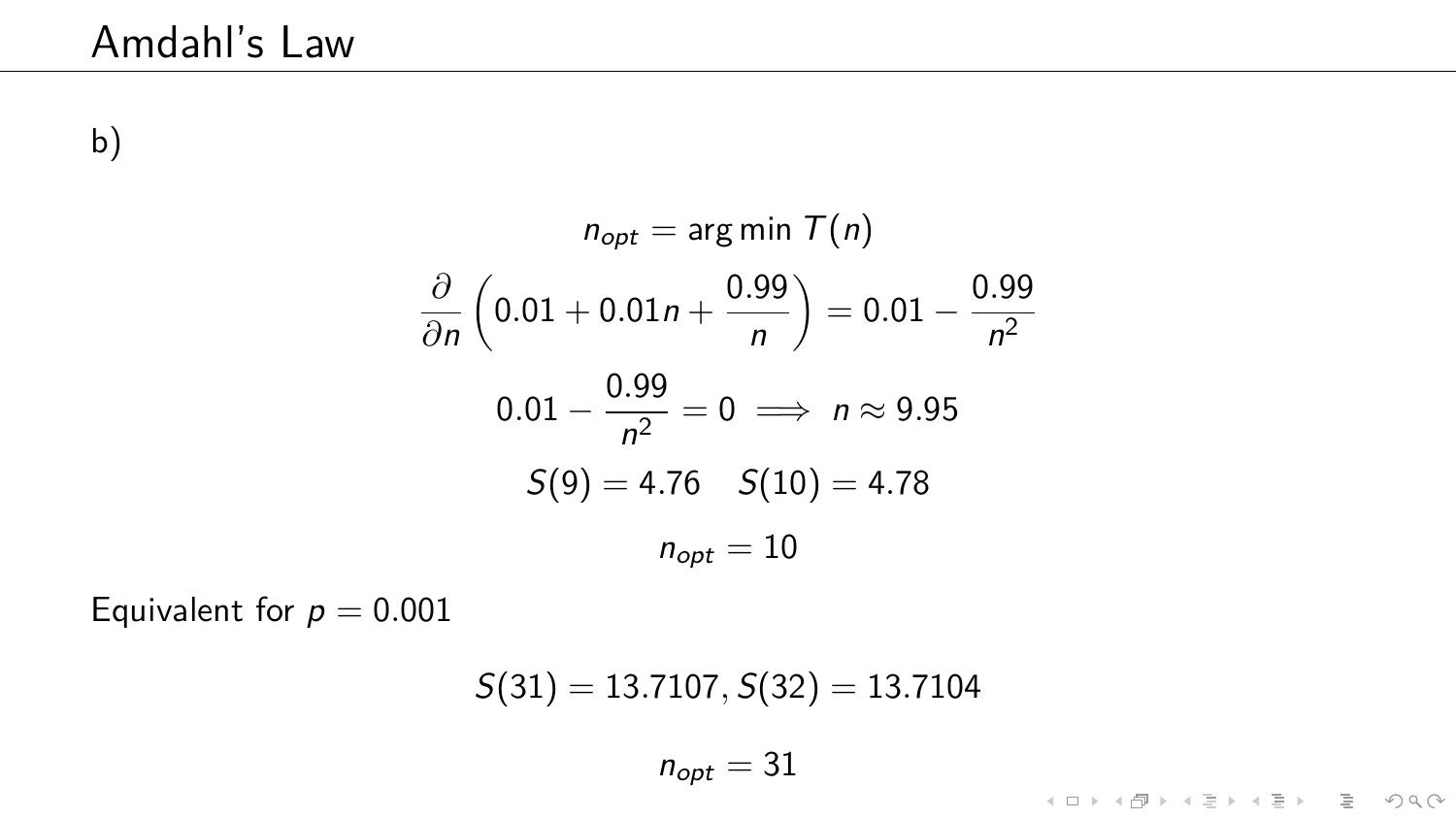## b) Points: 12

- 3 for the correct derivation of the speedup
- 6 for correctly taking the derivative of the denominator
- 3 for the correct numerical results (0.5 per result)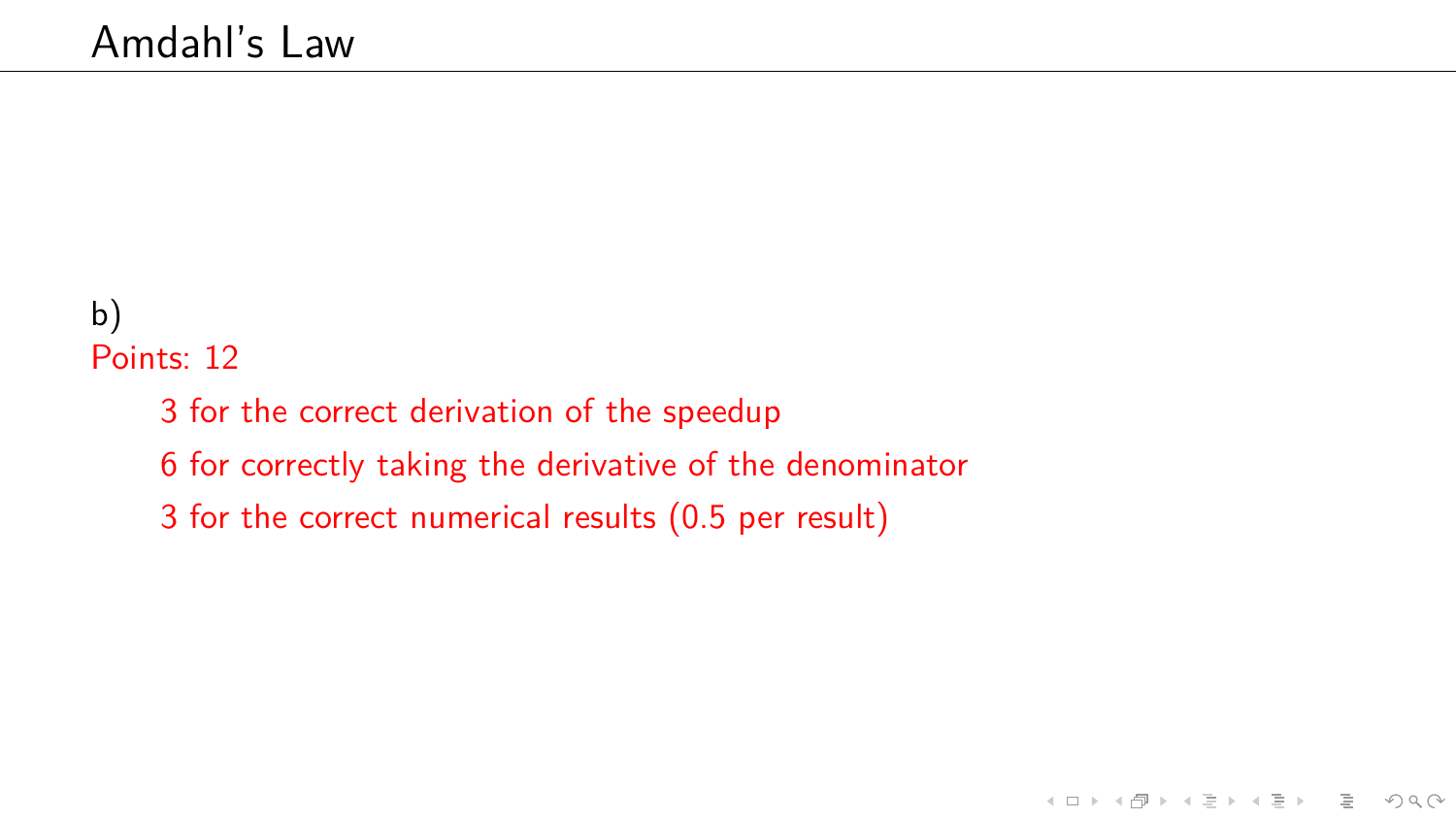## c)

Upon inspection of a code, you see that 1000 of the code's operations are parallelizable and 10 are not. Suppose the time to compute one operation (both serial and parallel) is  $t_1$ .

- $\blacktriangleright$  Compute the time  $T(n)$  to execute the code with n cores.
- $\blacktriangleright$  Using this time T (n), compute the speed-up S(n) for  $n = 10$ . Verify your answer using Amdahl's law.
- $\blacktriangleright$  The speed up you get is true only in the case of perfect load balancing. For n  $=$ 10, re-compute the speed-up assuming one core is assigned 1.5 and 3 times more of the parallel operations.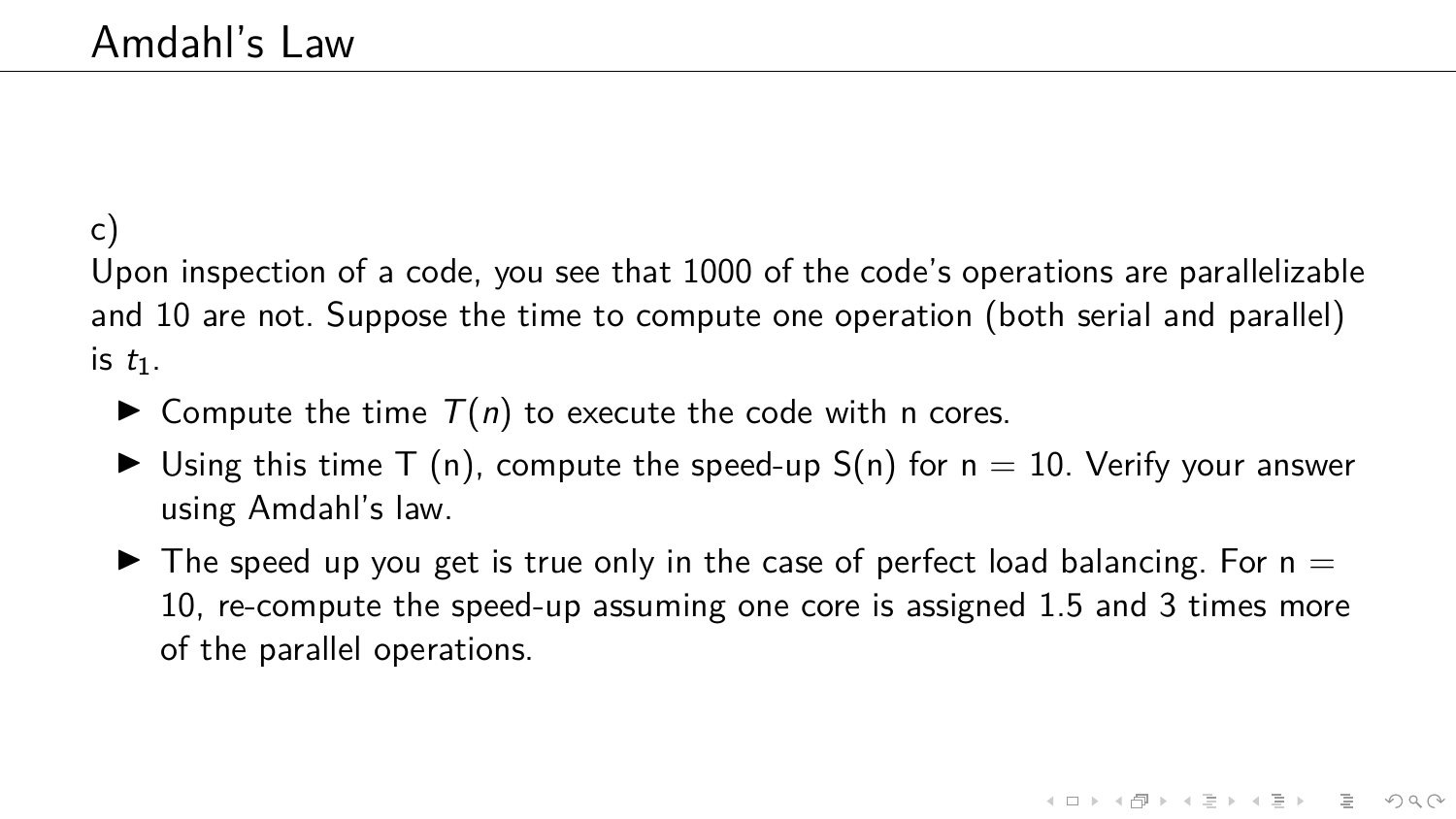c)

$$
T(n) = \frac{1000t}{n} + 10t
$$
  
\n
$$
S(10) = 9.1818
$$
  
\n
$$
p = \frac{\text{parallel op}}{\text{total op}} = \frac{1000}{1010} \approx 0.990099
$$
  
\n
$$
S(n) = \frac{T(1)}{T(n)} = \frac{1010t}{\frac{1000t}{n} + 10t}
$$
  
\n
$$
S(10) = \frac{1}{(1 - 0.990099) + \frac{0.990099}{10}} = 9.1818
$$

 $\mathcal{A} \subseteq \mathbb{P} \rightarrow \mathcal{A} \subseteq \mathbb{P} \rightarrow \mathcal{A} \subseteq \mathbb{P} \rightarrow \mathbb{P} \subseteq \mathbb{P} \rightarrow \mathbb{P} \cup \mathcal{A} \subseteq \mathcal{A}$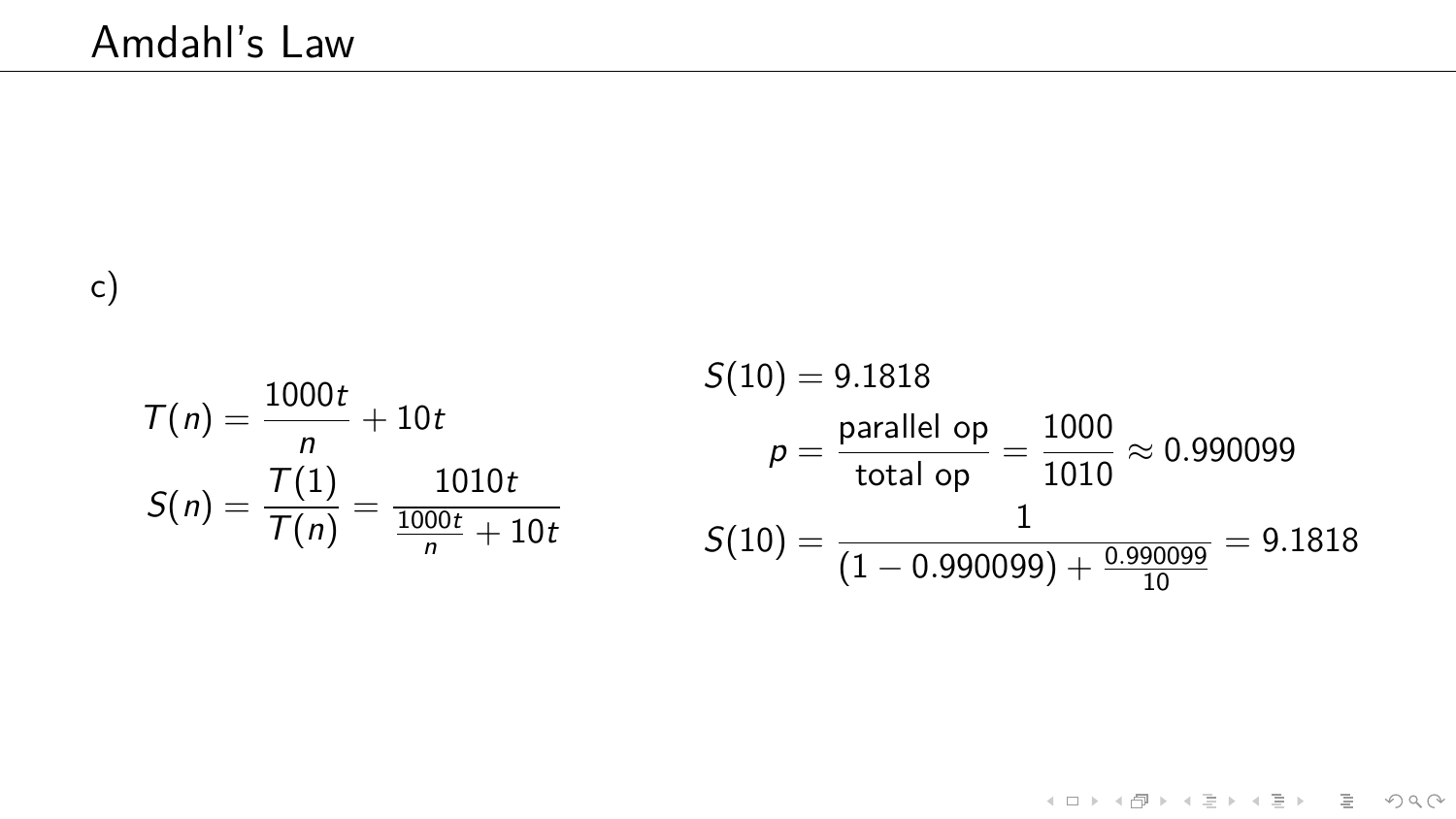c) Calculating speedup with imbalance:

$$
S(n) = \frac{T(1)}{\max(T_{core}) + T_{serial}}
$$

1.5x the work:

3x the work:

$$
S(n) = \frac{1010t}{1.5 \cdot 100t + 10t} \approx 6.3125 \qquad S(n) = \frac{1010t}{3 \cdot 100t + 10t} \approx 3.258
$$

**Kロト K個 K K ミト K ミト ニミー りなぐ**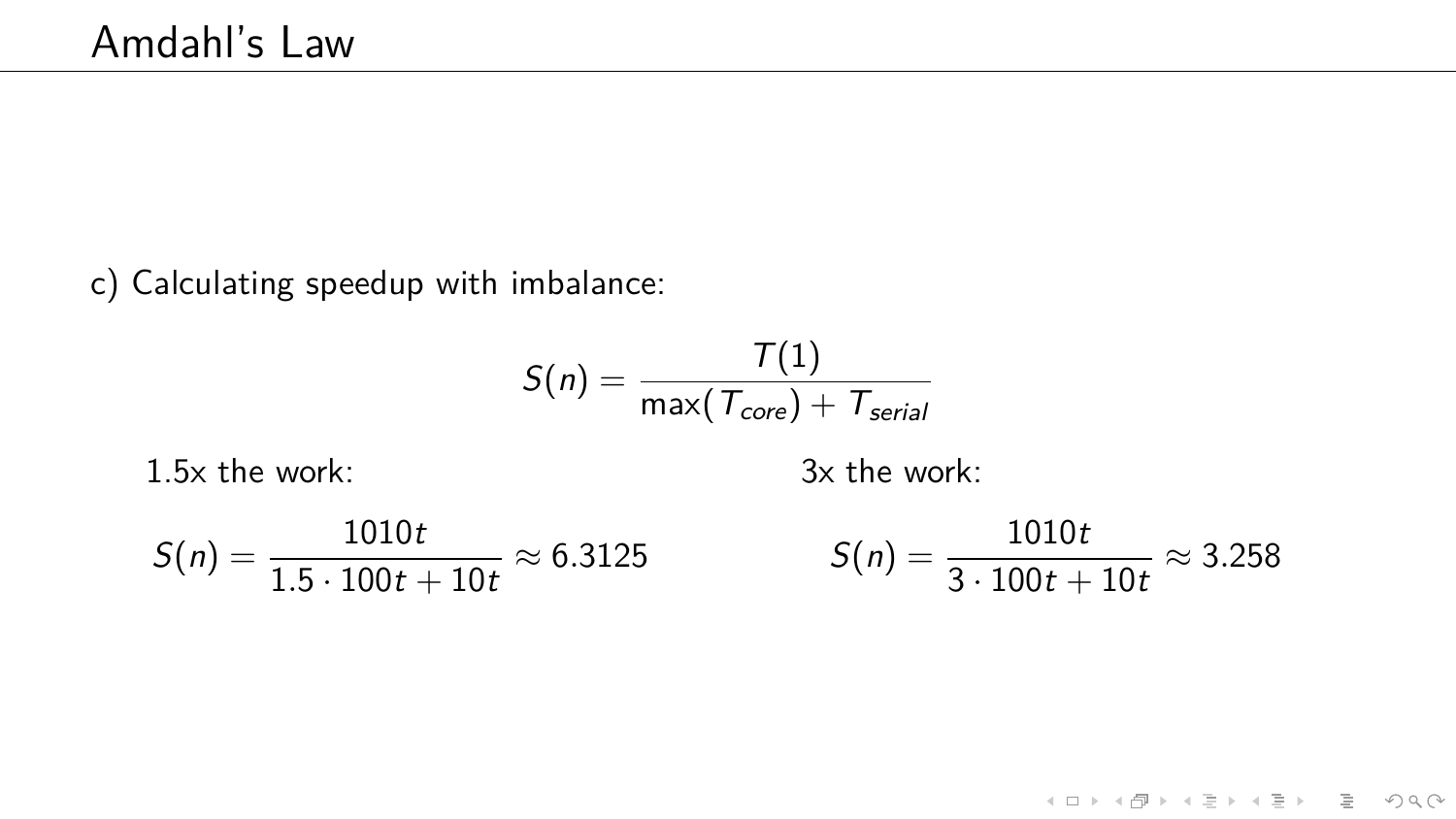#### c) Points: 12

- 3 for finding the time  $T(n)$  and using it to find the speed up  $S(n)$
- 3 for verifying the speedup using Amdahl's law
- 3 for finding the time of the slowest core for both imbalance factors
- 3 for finding the speedup for both imbalance factors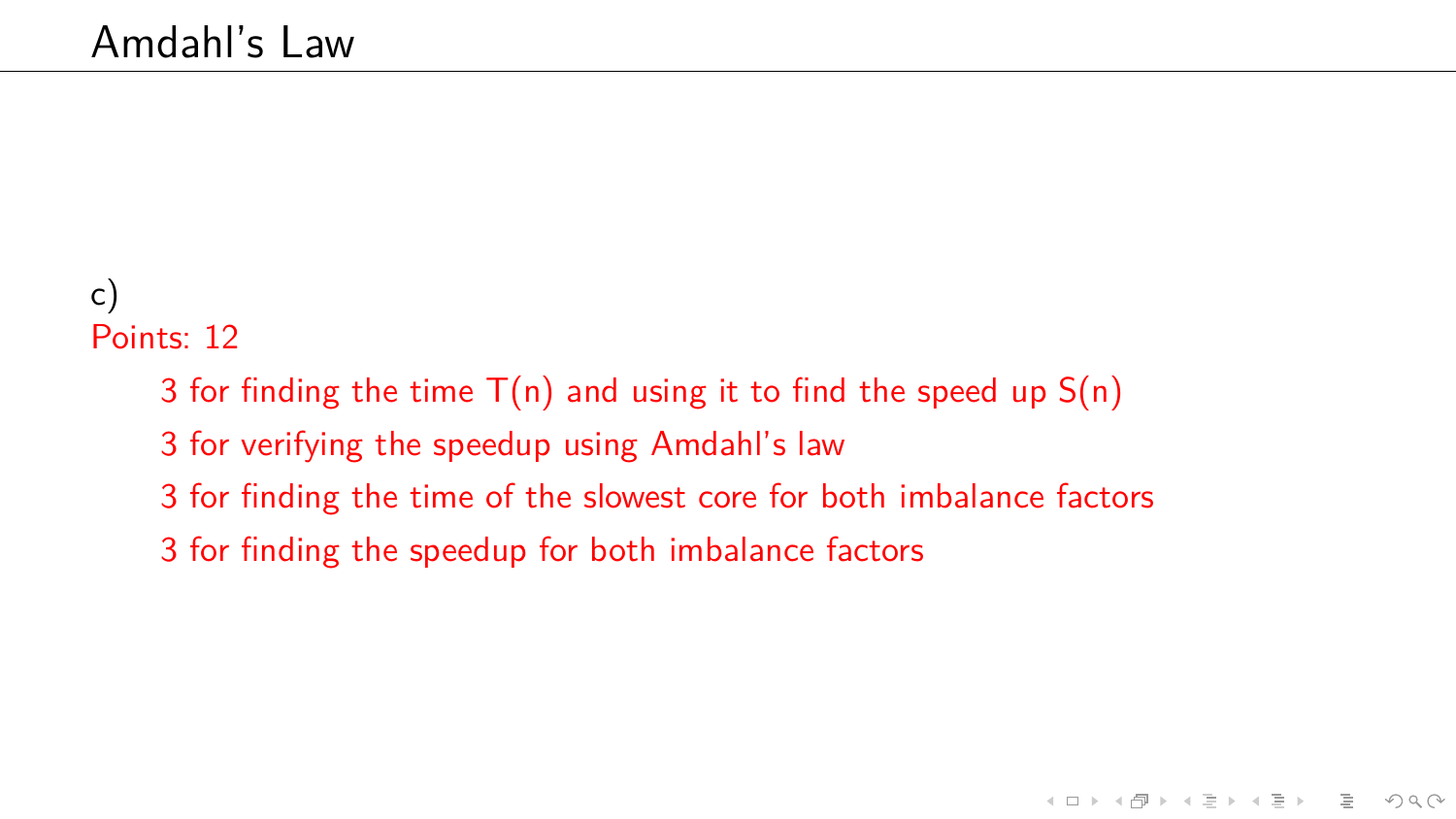A program simulates N particles. All particles interact with each other and, thus, the number of interactions is proportional to  $N^2$ . The runtimes of the program in seconds on  $P$  processor cores are in the table:

| $P \setminus N$ | 500  | 1000  | 1500  | 2000   |
|-----------------|------|-------|-------|--------|
| 1               | 6.00 | 30.00 | 72.00 | 120.00 |
| 4               | 1.50 | 7.50  | 18.00 | 30.00  |
| q               | 0.75 | 3.50  | 9.00  | 20.00  |
| 16              | 0.50 | 2.15  | 6.00  | 12.00  |
| 24              | 0.40 | 1.50  | 4.50  | 10.00  |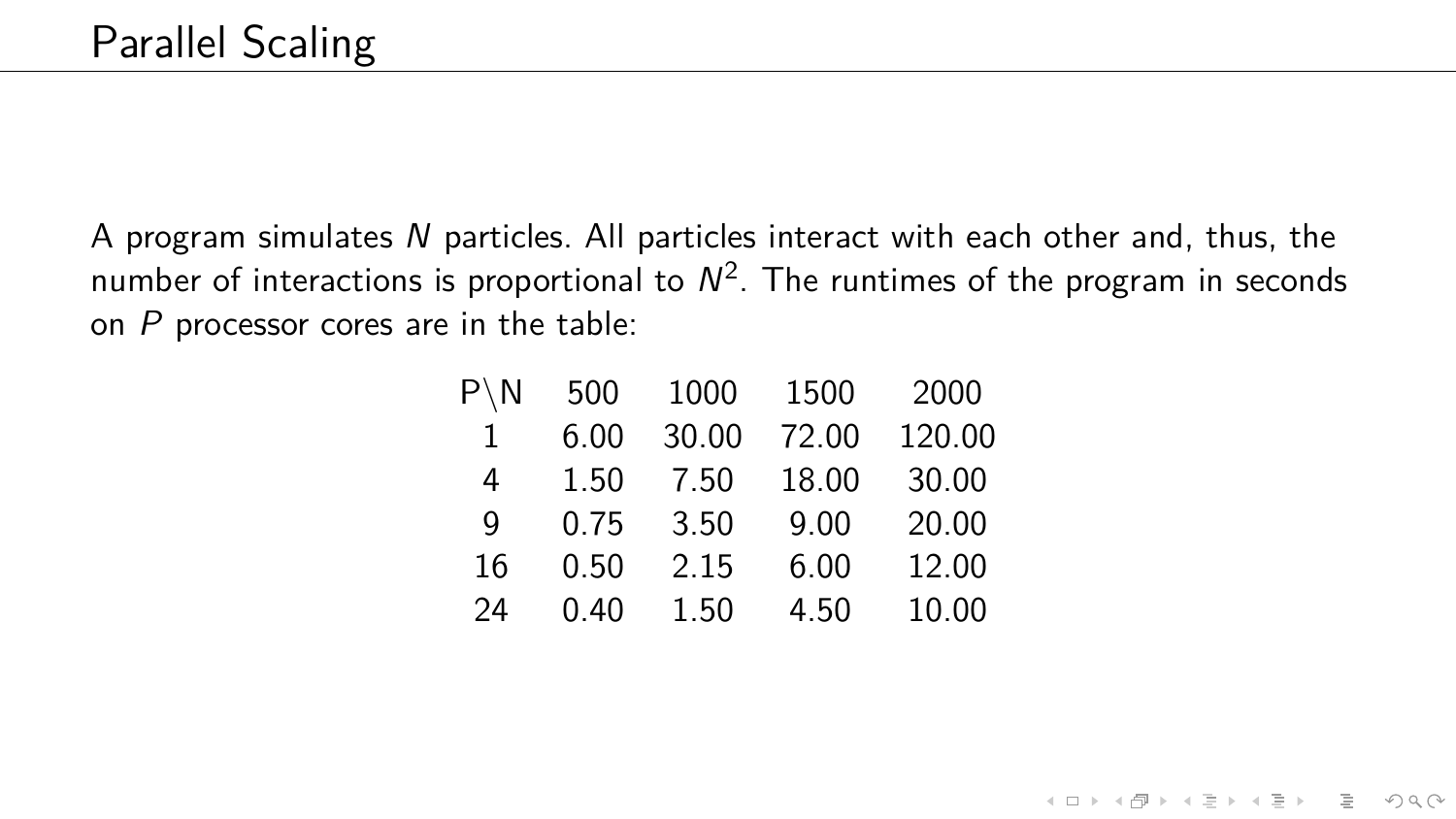<span id="page-12-0"></span>Strong Scaling  $S(p) = T(1)/T(p)$ 

| - D                    |                                                                      |                                                     |                                                                                             |                                                     |                                                        |
|------------------------|----------------------------------------------------------------------|-----------------------------------------------------|---------------------------------------------------------------------------------------------|-----------------------------------------------------|--------------------------------------------------------|
| $S(p) = T(1)/T(p)$     |                                                                      | 4.0                                                 | $= 8.0$                                                                                     | $=12.0$                                             | $=15.0$                                                |
| $S(p) = T(1)/T(p)$     | $\frac{6.0}{6.0}$ $\frac{30.0}{39.0}$ $\frac{72.0}{72.0}$<br>$= 1.0$ | $=4.0$                                              | $\approx 8.57$                                                                              | $\approx 13.95$                                     | $\frac{0.4}{30.0}$<br>$=20$                            |
| $S(p) = T(1)/T(p)$     | $=1.0$                                                               | = 4.0                                               | $= 8.0$                                                                                     | $= 12.0$                                            | $= 16.0$                                               |
| $S(\rho)=T(1)/T(\rho)$ | $\frac{120.0}{120.0}$<br>$=1.0$                                      | $\frac{72.0}{18.0}$ $\frac{120.0}{30.0}$<br>$= 4.0$ | $\frac{10.75}{0.75}$ $\frac{30.0}{3.5}$ $\frac{72.0}{20.0}$ $\frac{120.0}{20.0}$<br>$= 6.0$ | $\frac{715}{72.0}$ $\frac{120.0}{12.0}$<br>$= 10.0$ | $\frac{72.0^{12}}{120.0}$ $\frac{120.0}{10.0}$<br>12.0 |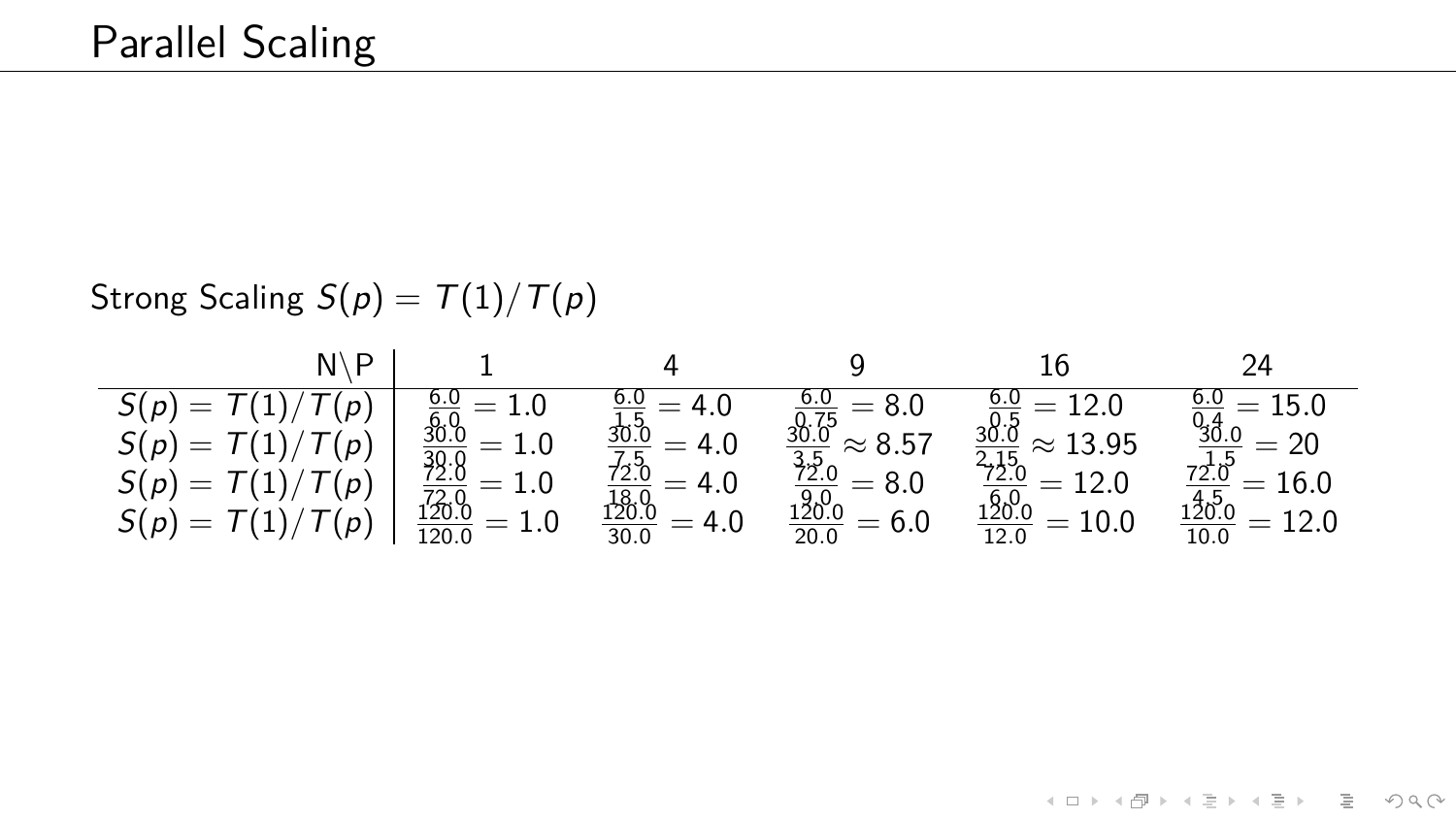Strong Scaling

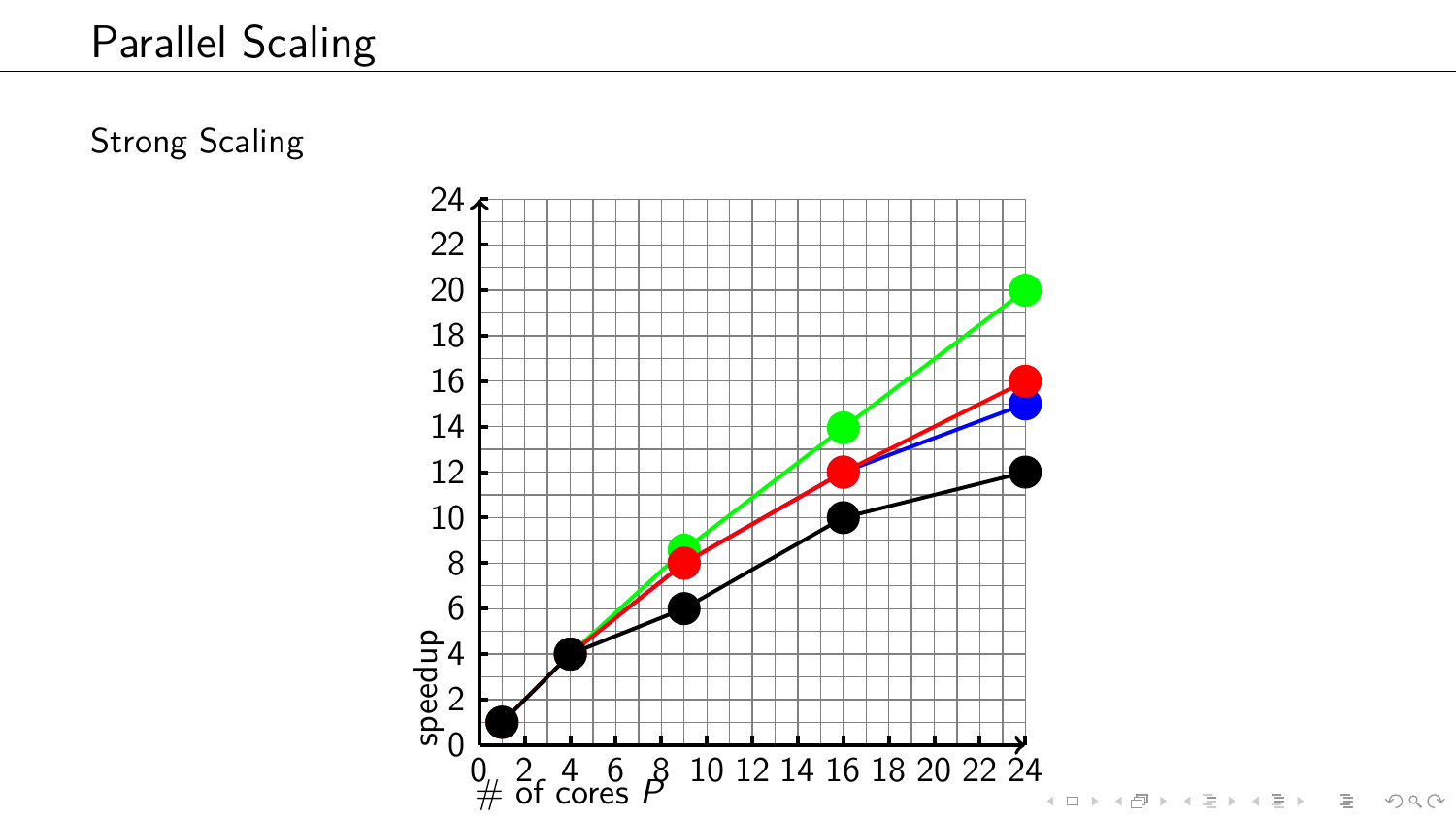Weak scaling

When using more cores we also scale the problem to only measure overhead:

Eg. Computational complexity  $O(N^2) \implies 4x$  cores and 2x N efficiency T(1)*/*T(p) or throughput N(p) <sup>2</sup>*/*T(p) as metrics

| P                  | 1                          | 4                         | 9                         | 16                          |
|--------------------|----------------------------|---------------------------|---------------------------|-----------------------------|
| $T(1)/T(p)$        | $\frac{6.0}{6.0} = 1.0$    | $\frac{6.0}{7.5} = 0.8$   | $\frac{6.0}{9.0} = 0.667$ | $\frac{6.0}{12.0} = 0.5$    |
| $N(p)^2/T(p)/10^6$ | $\frac{1.0}{6.0} = 0.1667$ | $\frac{4.0}{7.5} = 0.533$ | $\frac{9.0}{9.0} = 1.000$ | $\frac{16.0}{12.0} = 1.333$ |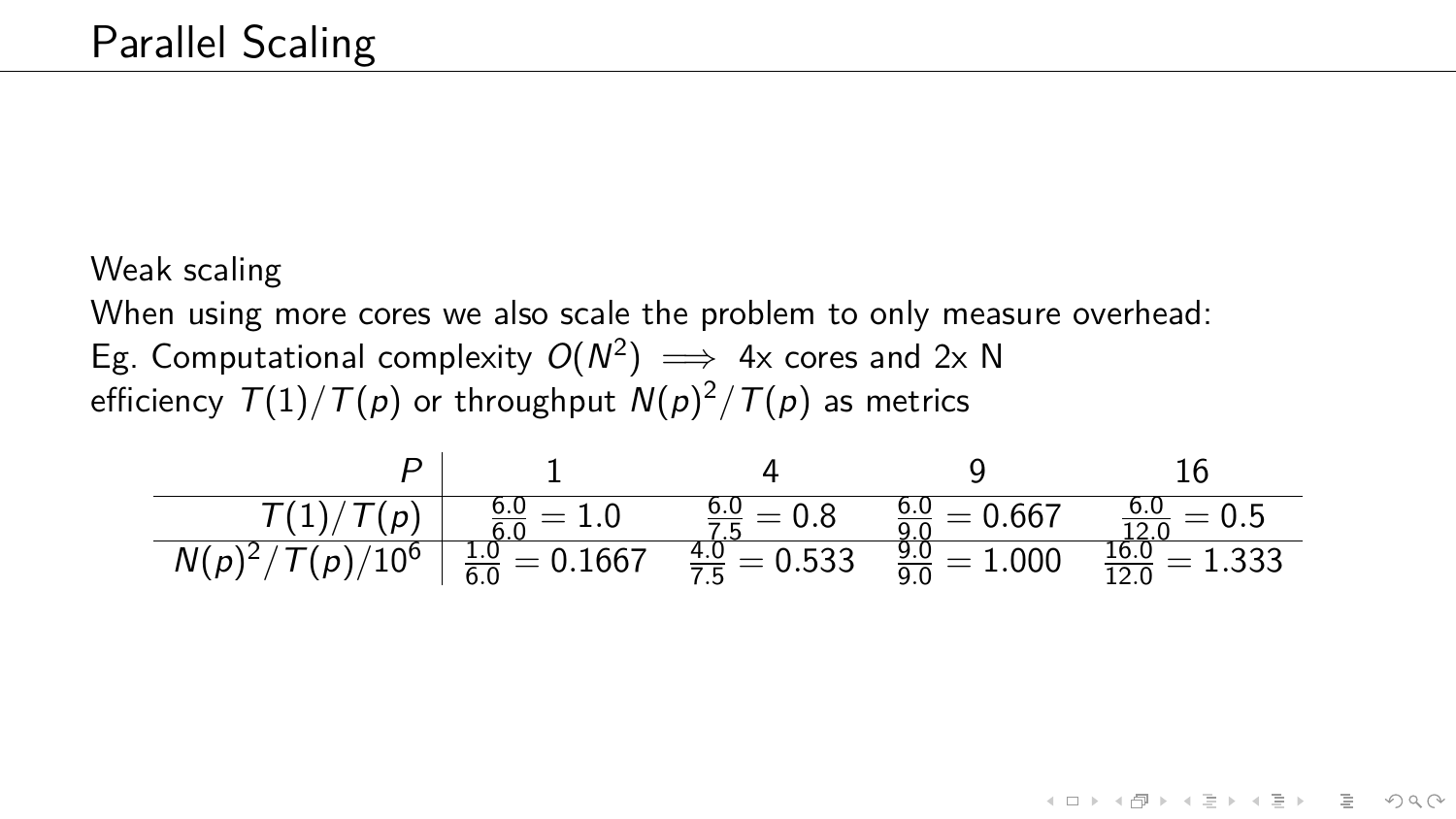Weak scaling

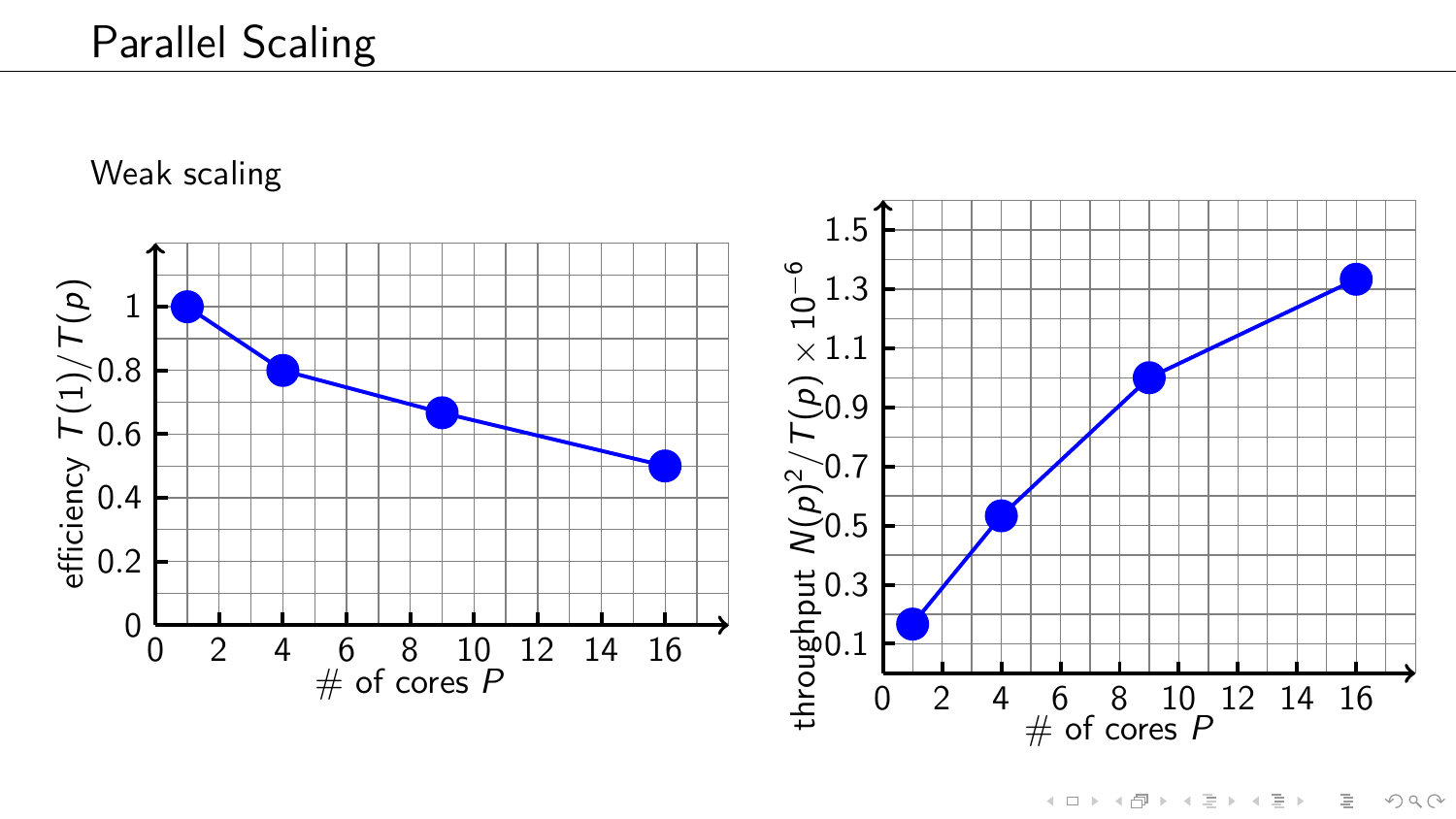#### Our kernel:

```
1 float A[N], B[N], C[N];
2 ...
3 const int P = 2;
4 for (int i = 0; i < N; ++i) {
5 int j = 0;
6 while (j < P) {
A[i] = B[i] * A[i] + 0.5;8 + j;9 }
10 C[i] = 0.9 * A[i] + C[i];11 }
```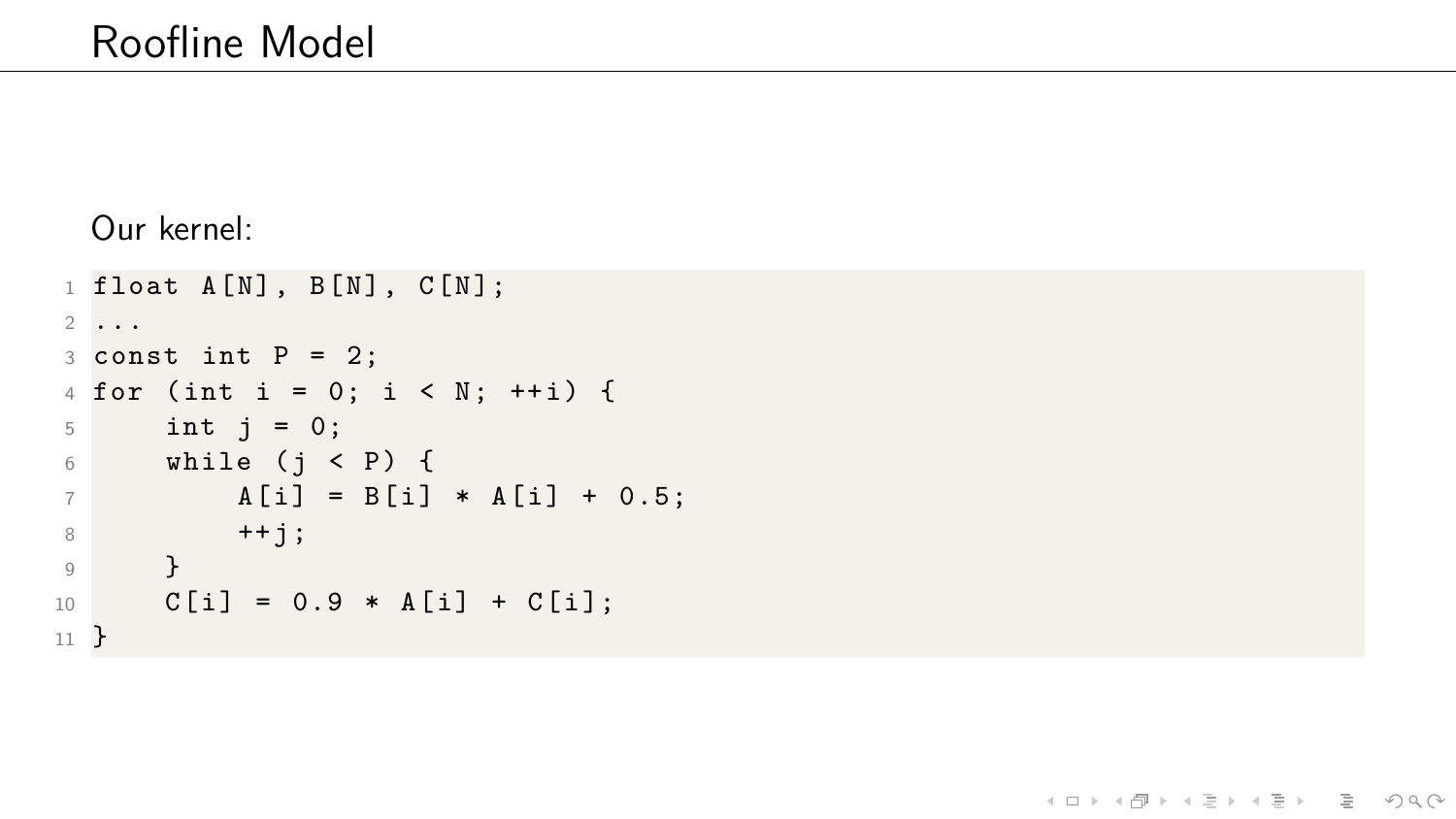## a) What is the floating point operational intensity of the code? State all the assumptions you made and show your calculations.

Operational intensity:  $Flops = (2P + 2)N$  [Flop]

Memory operations Without cache:

∞ cache:

 $D = (3 \cdot P \cdot 4 + 3 \cdot 4)N$  [Bytes]  $OI = (2P + 2)/(12P + 12) = 1/6$  [Flop/B]

 $D = (5 \cdot 4)N$  [Bytes]  $OI = (2P + 2)/20 = 3/10$  [Flop/B]

 $4 \Box + 4 \Box + 4 \Xi + 4 \Xi + 4 \Xi + 4 \Xi$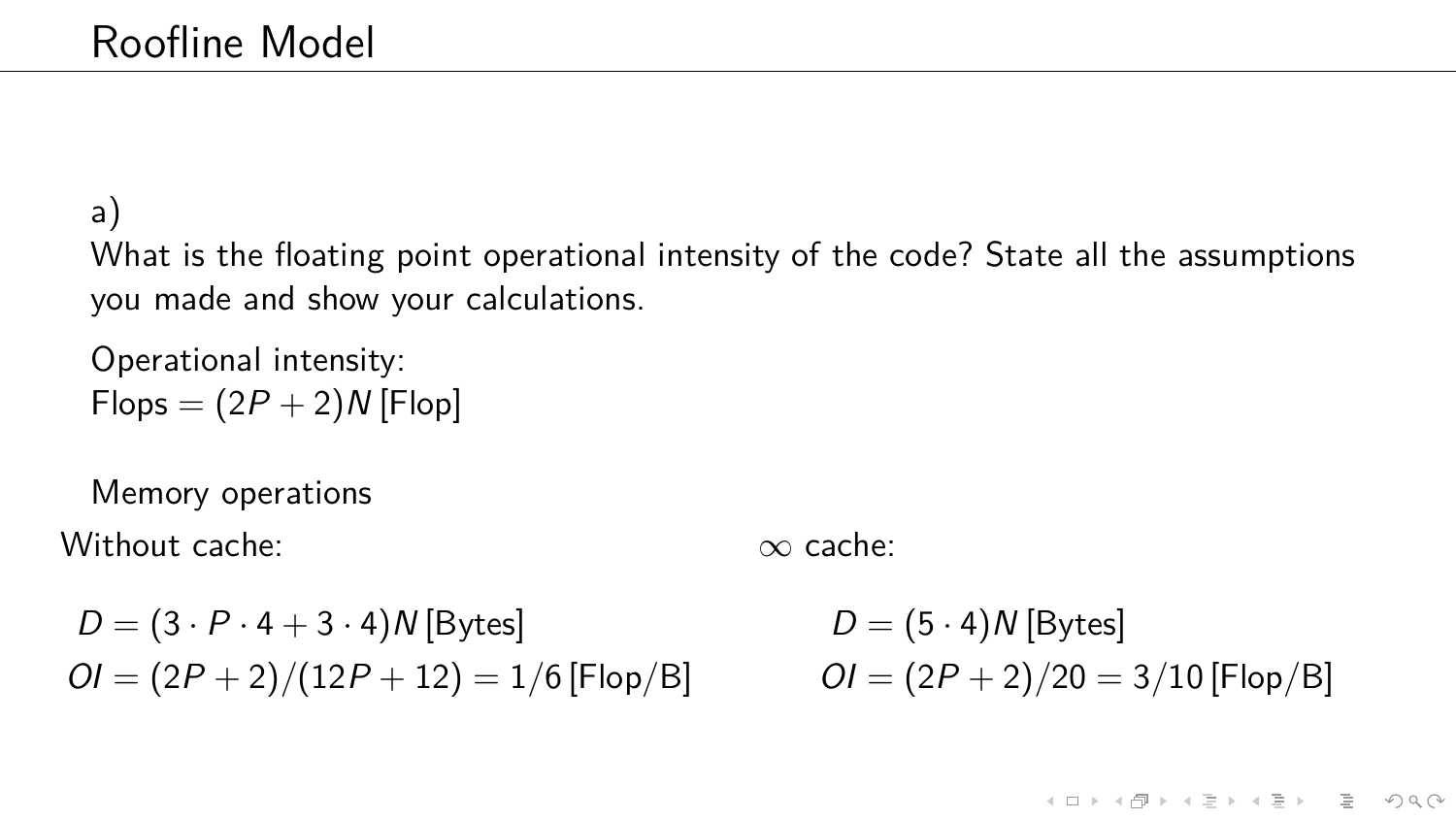### a) Points: 10

- 5 points 1 per correct read/write operation found
- 3 points for correct flops
- 2 points for correct operational intensity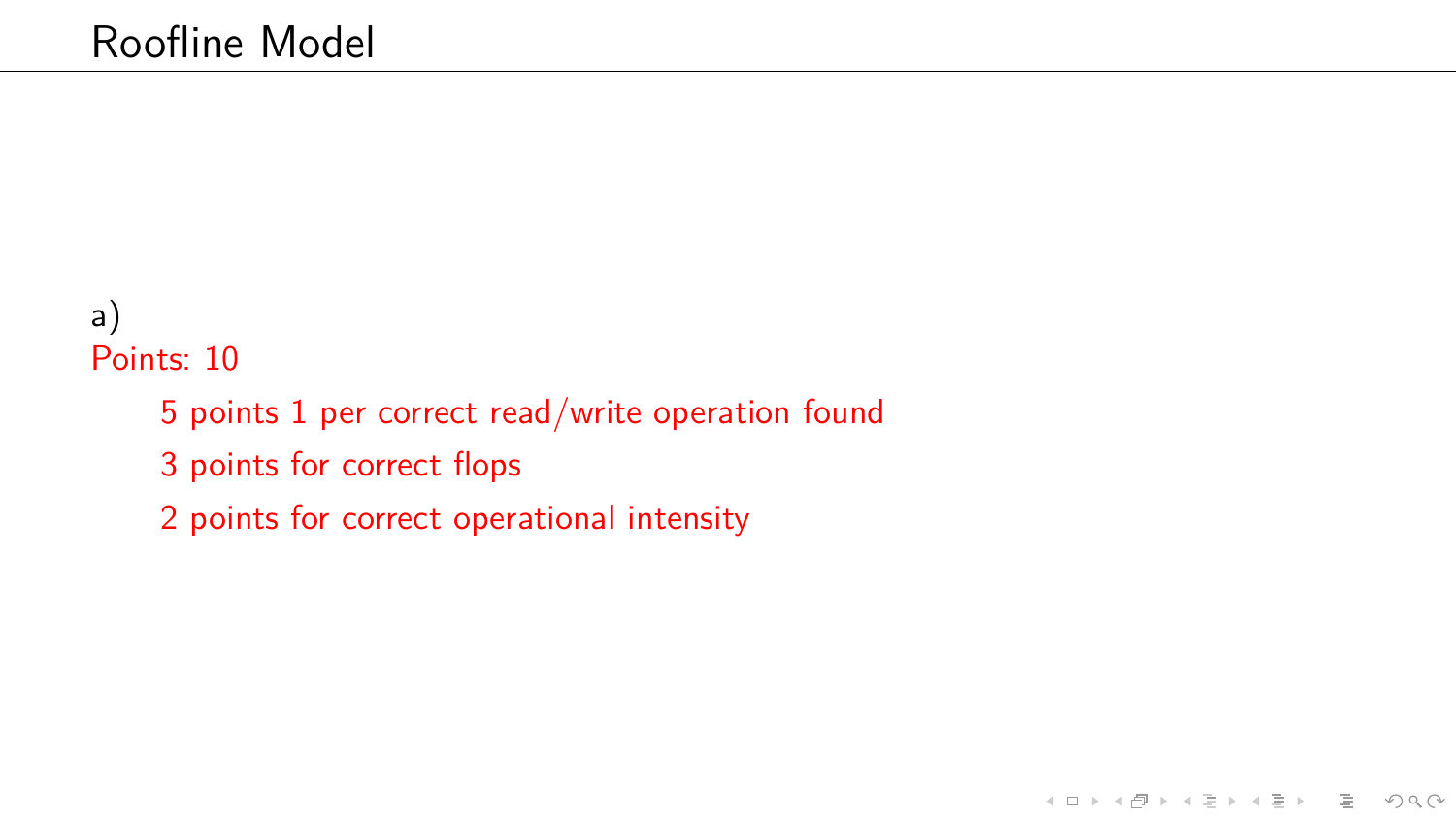## b) For a peak performance of 409.7 GFLOP/s (single precision) and a memory bandwidth of 34 GB/s, find all positive P for which the code is memory bound. Assume an infinite cache and state further assumptions you made. Show your calculations.

$$
Ol_{Ridge} = 409.7/34 = 12.05 \,[\text{Flop/B}]
$$
\n
$$
OI \ge Ol_{Ridge}
$$
\n
$$
(2P + 2)/20 \ge 12.05
$$
\n
$$
P \ge 119.5
$$

K ロ ▶ K 리 ▶ K 코 ▶ K 코 ▶ │ 코 │ ◆ 9 Q (\*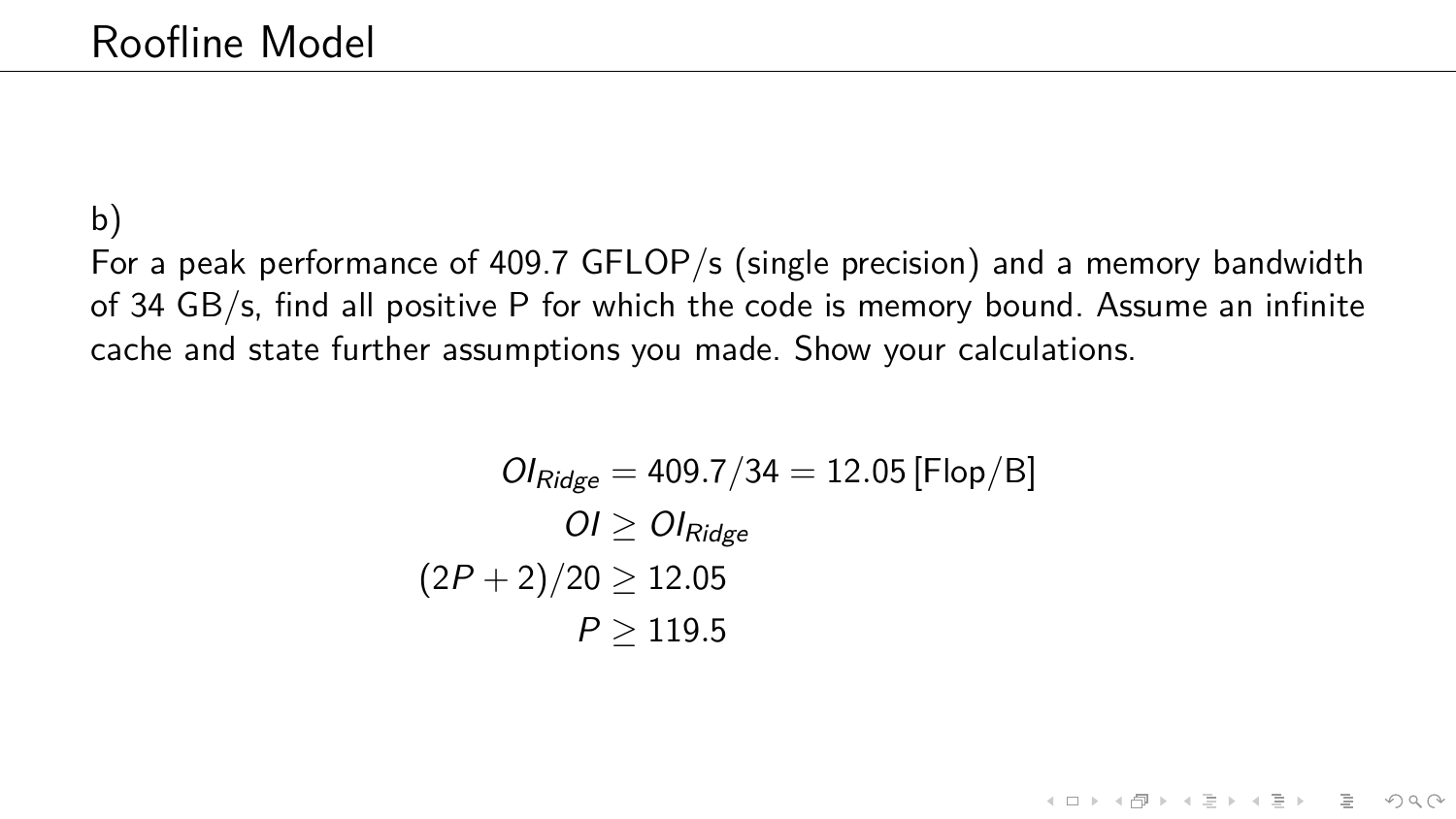## b) Points: 12

- 4 points for correct ridge point
- 4 points for assuming perfect caching and that A,B,C are read only once
- 4 points for correct inequality for P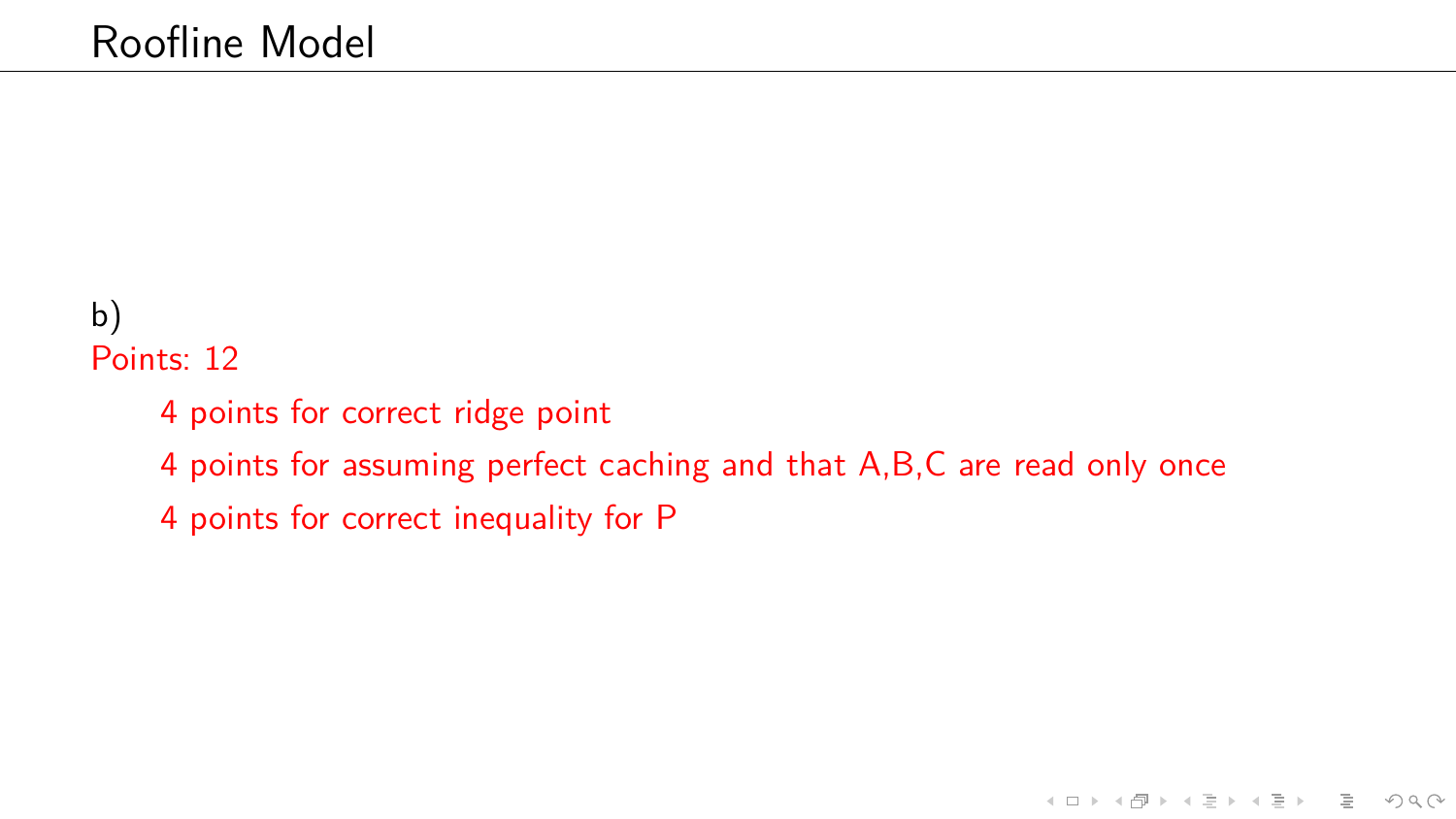c) Draw below the roofline corresponding to (b) and label the axes.

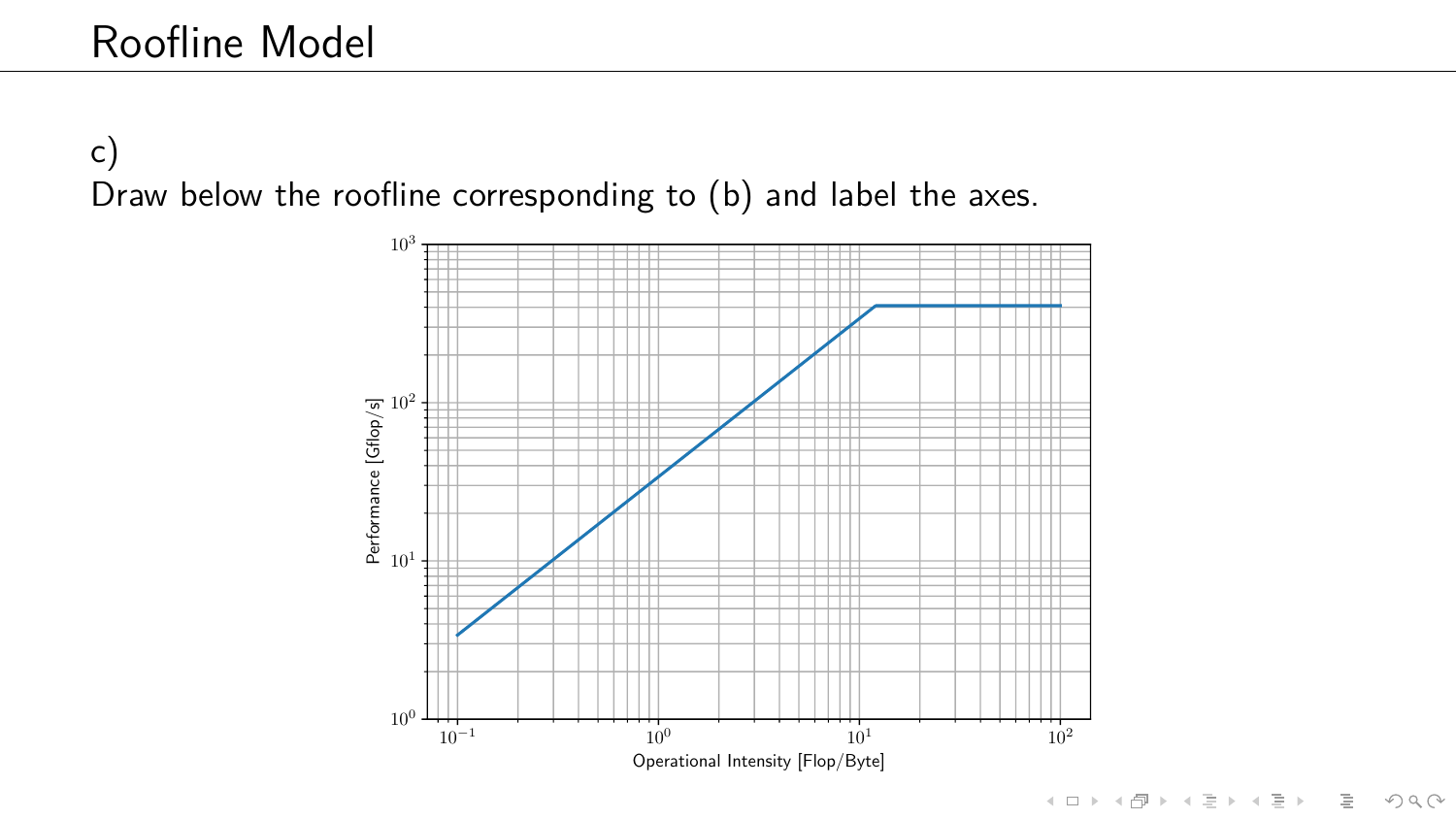### c) Points: 8

- 4 points for correct axis labels
- 2 points for correct ridge point
- 2 points for correct slope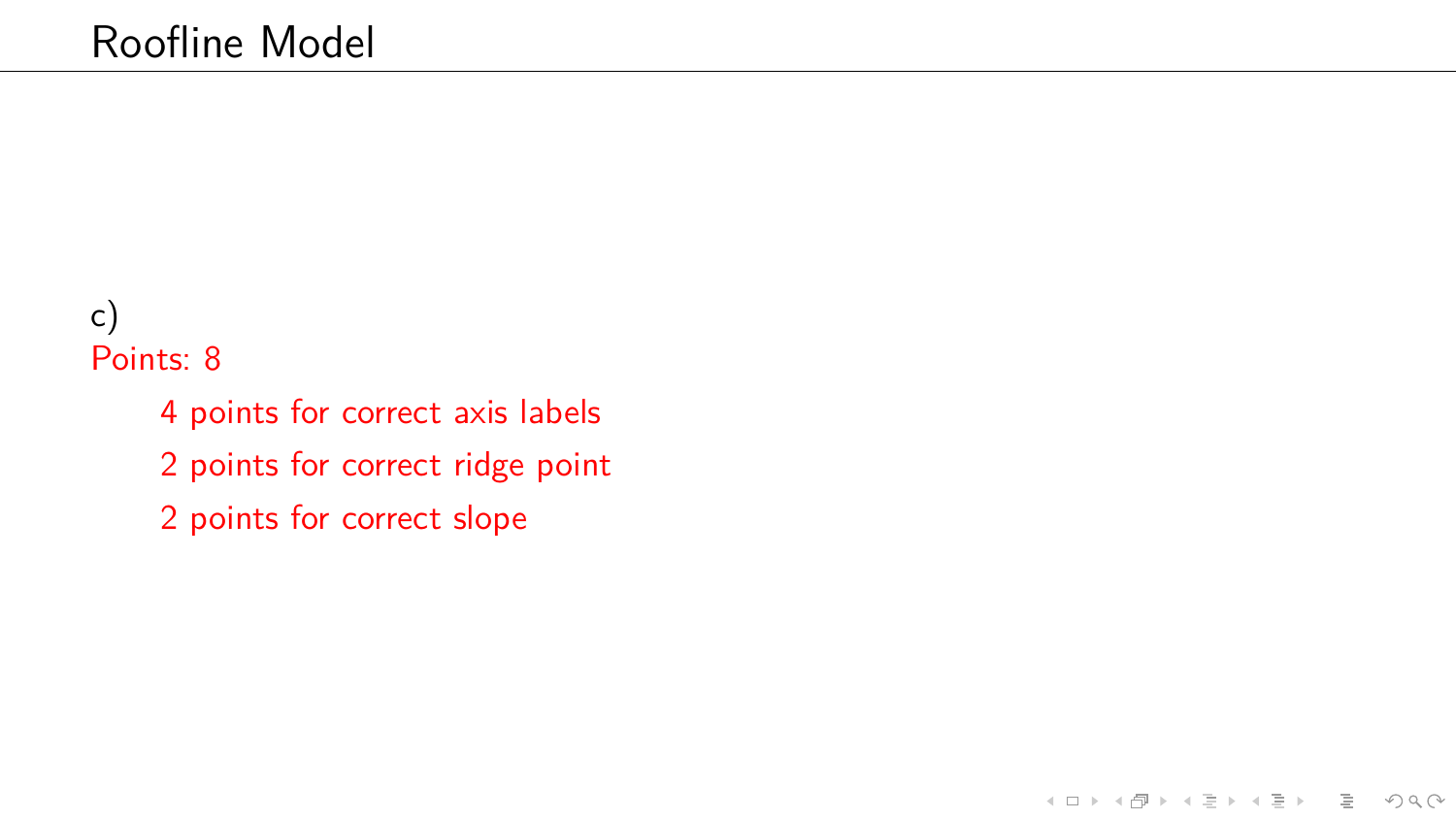#### a)

We want to implement the multiplication of a square matrix  $A \in \mathbb{R}^{N \times N}$  with a vector  $\mathsf{x} \in \mathbb{R}^{\textsf{N}}.$  Notice that we have two options, to store the matrix  $A$  row-wise (row major order) or column-wise (column major order). You are provided with a skeleton code and you are asked to implement the product  $Ax$  storing  $A$  with row major order first and then with column major order. You can initialize  $A_{i,j} = i + j$  and  $x_i = i$ . Which implementation is faster and why? What do you observe as the dimension of the matrix increases? How do you explain it?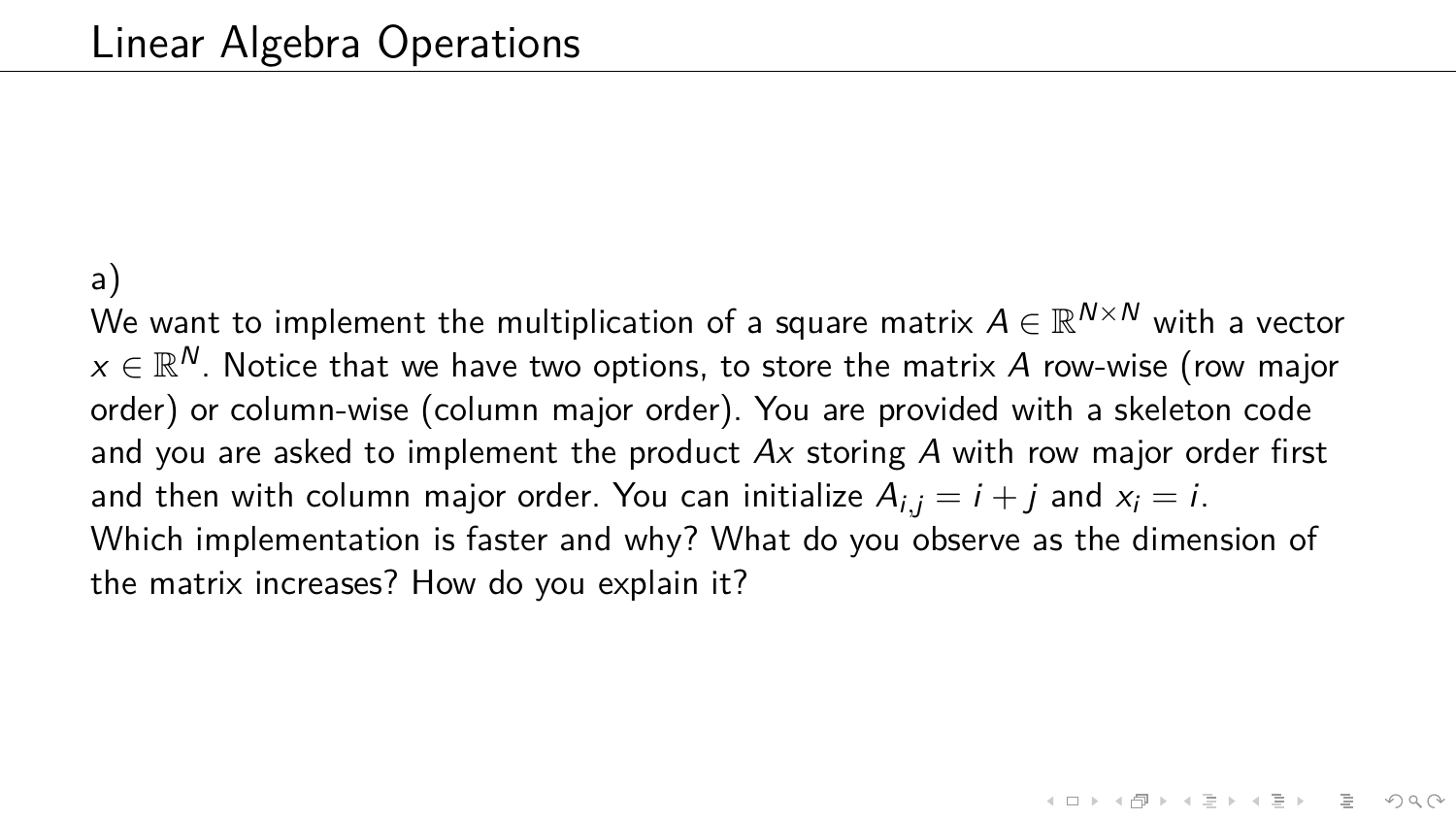```
a)
  Row-major
1 void Ax row ( const std :: vector < double >& A,
2 const std :: vector < double >& x , std :: vector < double >& y )
3 {
4 const size t N = x.size();
5 \text{ y.} assign (N, 0.0);
6
\frac{7}{7} for (size t i = 0; i < N; i + +)
8 for (size_t i = 0; i < N; i++)9 y[i] += A[i * N + j] * x[j];10 }
```
KED KAP KED KED E YAN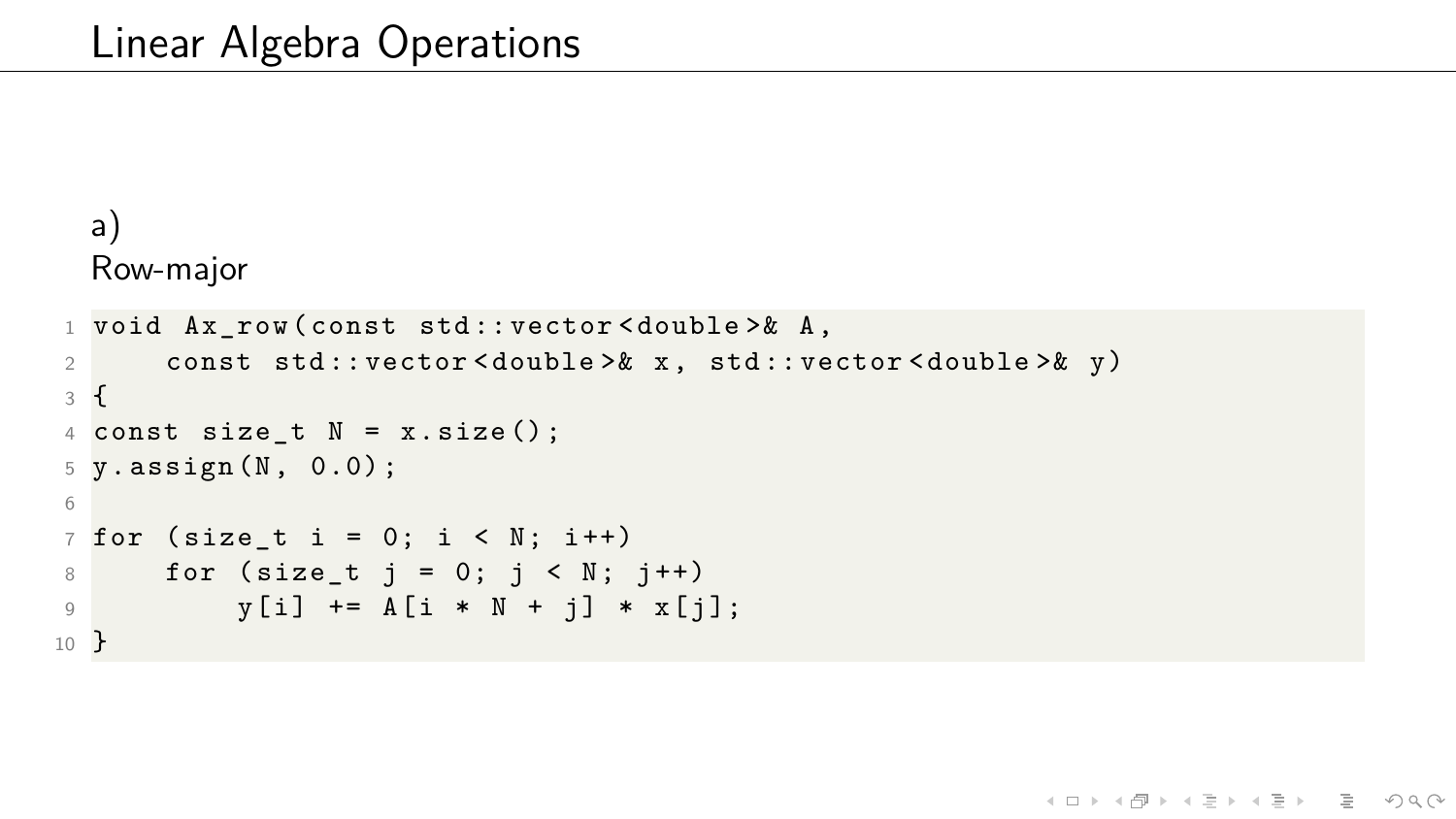Assembly code Row-major (Only works on scalar values)

```
1 . L63 : // Outer loop begin
2 movsd (\frac{M}{K}rdx), \frac{M}{K}rmm1 // Load y value
3 xorl % eax , % eax
4 . p2align 4 , ,10
5 . p2align 3
6 . L64 : // Inner loop begin
7 movsd (% rcx ,% rax ,8) , % xmm0 // load A
8 mulsd (\frac{9}{15}r^2, \frac{9}{15}r^3, \frac{9}{15}r^4, \frac{9}{15}r^5, \frac{9}{15}r^6, \frac{1}{15}r^7, \frac{1}{15}r^8, \frac{1}{15}r^6, \frac{1}{15}r^5, \frac{1}{15}r^5, \frac{1}{15}r^5, \frac{1}{15}r^5, \frac{1}{15}r^5, \frac{1}{15}r^5, \frac{1}{15}r^5, \frac{1}{15}r^5, \frac{1}{15}r^5, \frac{1}{15}r9 addq $1, % rax \frac{1}{2} , and \frac{1}{2} increment inner index by one
10 addsd %xmm0, %xmm1 // addition
11 movsd \gammaxmm1, (\gammardx)
12 cmpq %rbx, %rax
13 jne . L64
14 addq $8, \t%rdx
15 addq \gammarbp, \gammarcx
16 cmpq %rdx, %rdi
17 jne . L63
```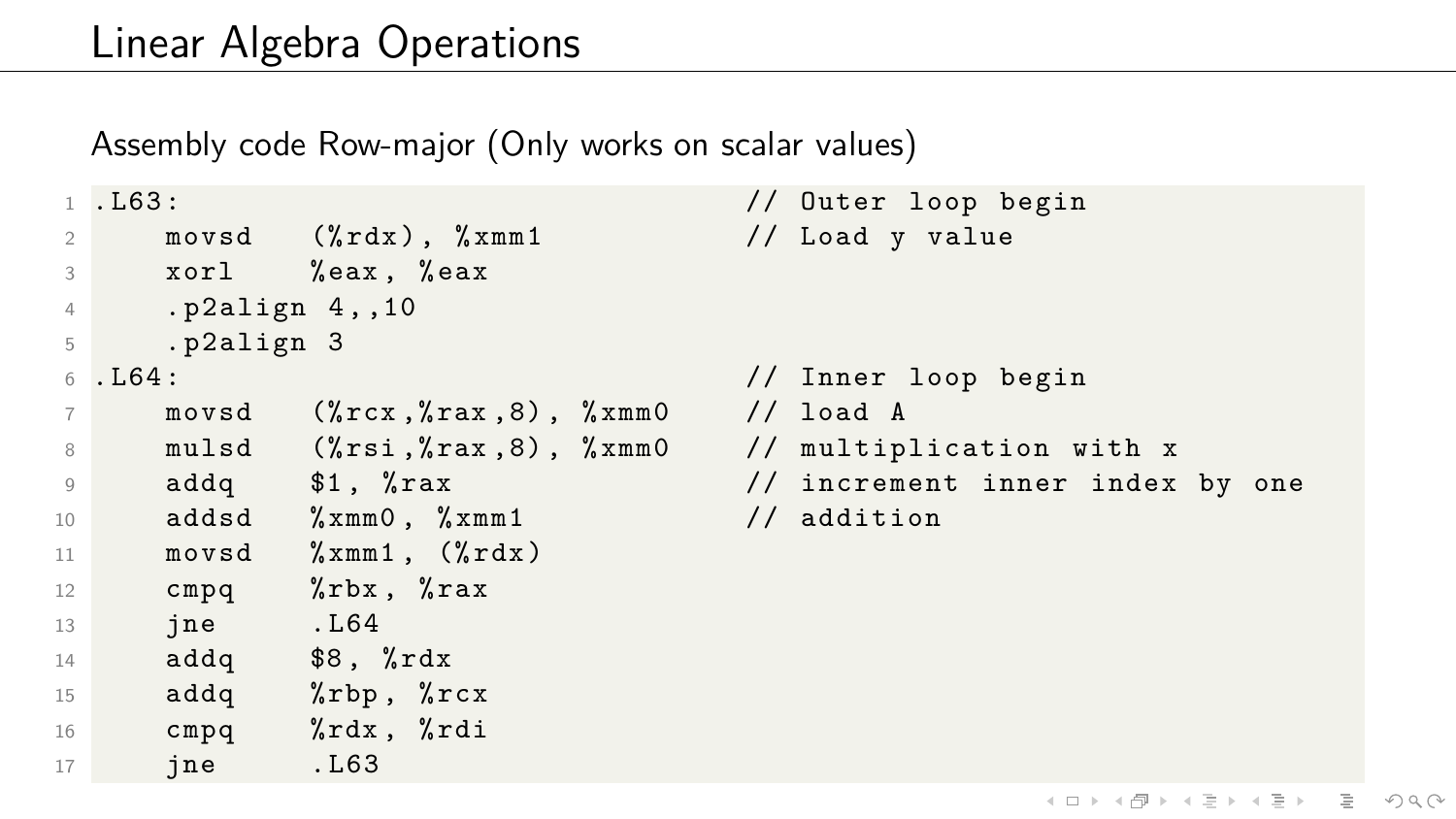```
a)
Column-major
```

```
1 void Ax_col ( const std :: vector < double >& A ,
2 const std :: vector < double >& x , std :: vector < double >& y )
3 {
4 const size_t N = x.size();
5 \text{ y.} assign (N, 0.0);
6
7 for (size_t j = 0; j < N; j++)8 for (size t i = 0; i < N; i ++) // Changed order of for loops
9 y [i] += A [j * N + i] * x [j]; // Easier to vectorize
10 // Check assembler code with -S
11 11 // Uses more SIMD registers
12 }
```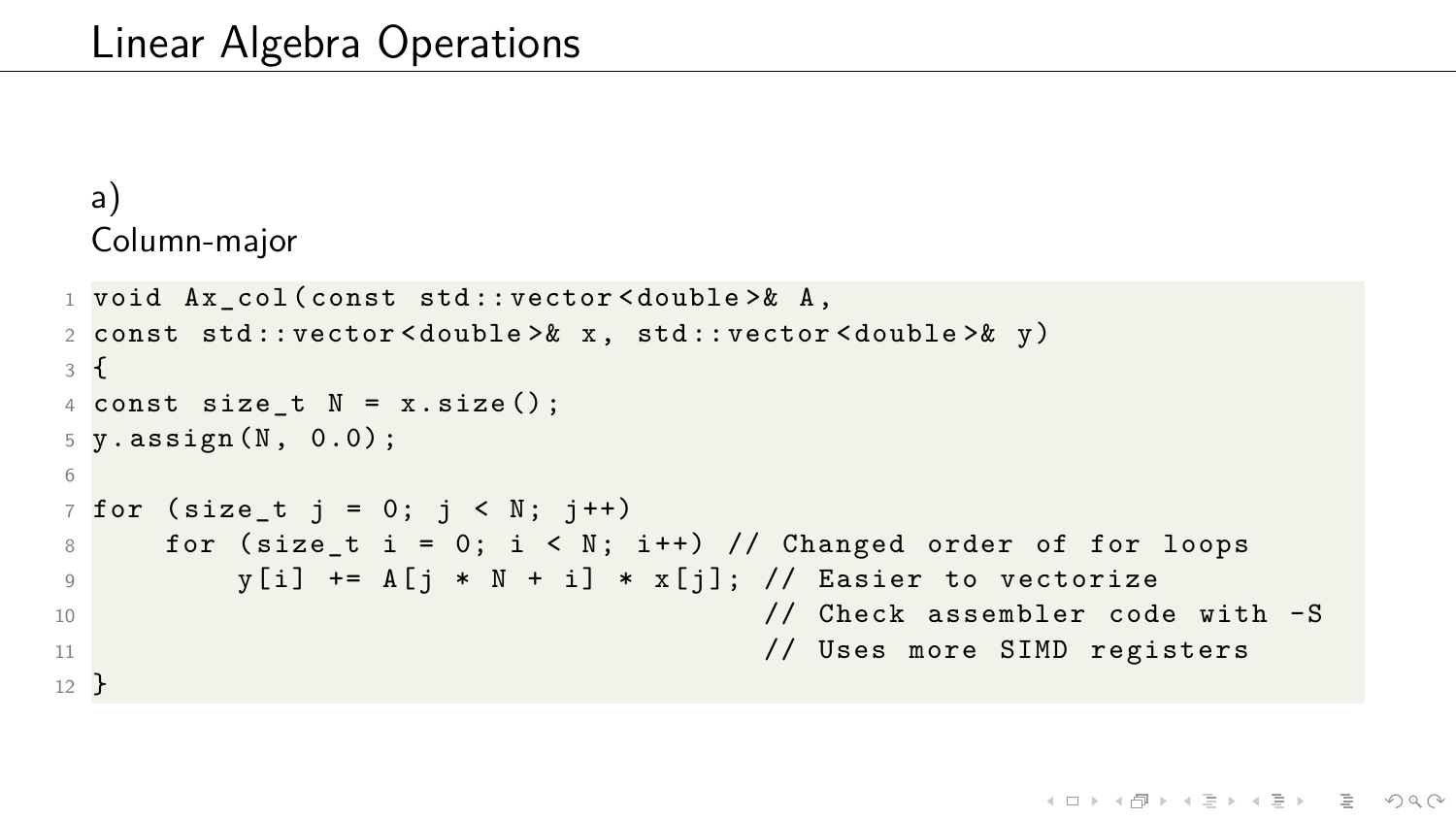#### Assembly code Column-major (Vectorized by compiler)

```
1 movsd (\frac{9}{14}), \frac{9}{100} and x value
2 xorl %eax, %eax
3 unpcklpd % xmm1 , % xmm1 // unpack x value into whole reg .
4 . L76 : // begin inner loop
5 movupd (\text{%rcx}, \text{%rax}), \text{%xmm0} // load A values
6 movupd (\lambda rdx, \lambda rax), \lambda xmx // load x values
7 mulpd %xmm1, %xmm0 // multiplication
8 addpd %xmm2, %xmm0 // addition
9 movups \gammaxmm0, (\gammardx,\gammarax)
10 addq $16, %rax // increment inner index by two
11 cmpq % r9 , % rax // matches our observation
12 jne . L76
```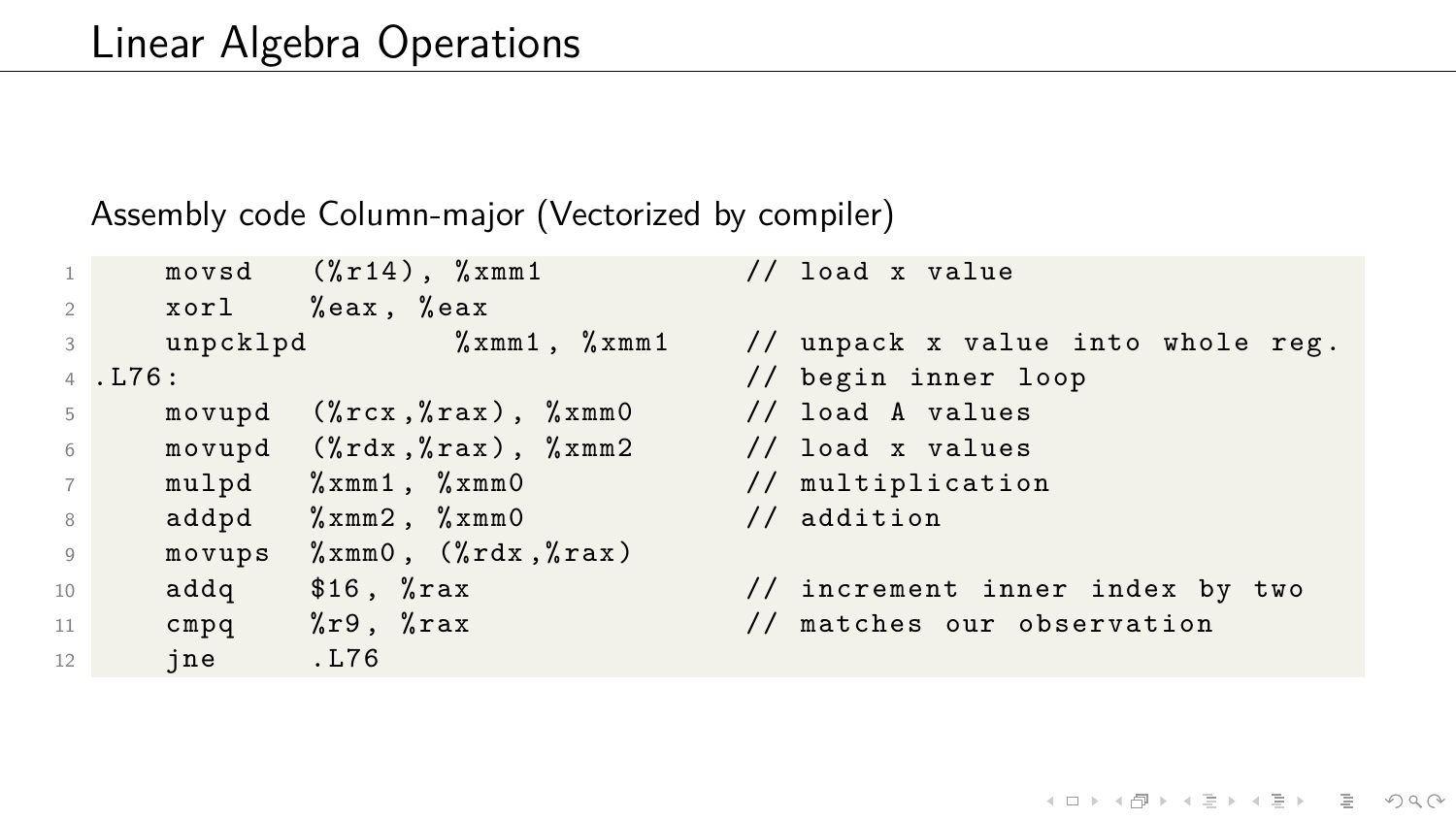## a) Points: 4

- 2 for implementing the matrix-vector multiplication.
- 1 for observing that the speedup is increasing as the N increases.
- 1 for explaining using cache line.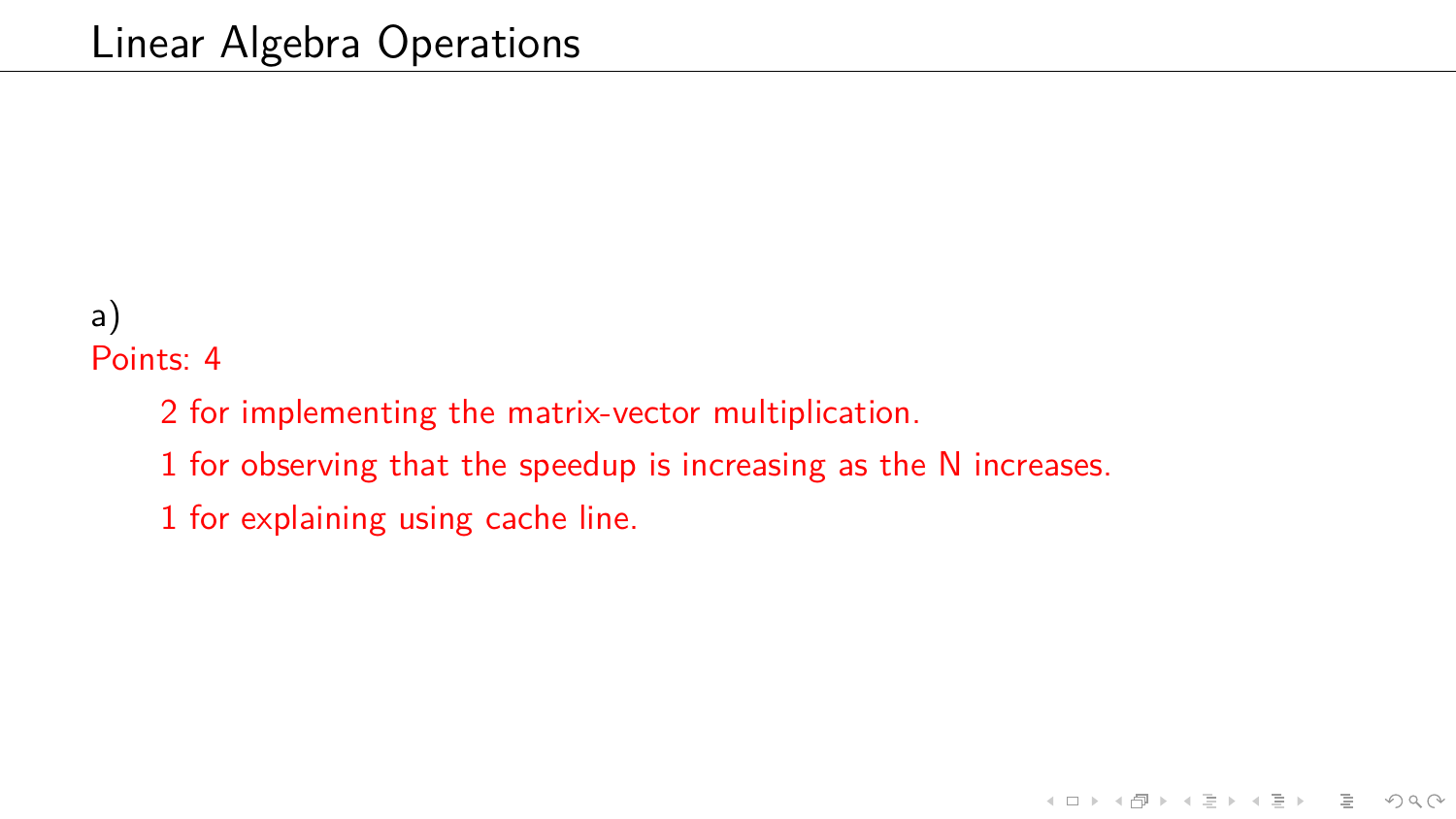b) We want to compute the transpose of a square matrix  $A \in \mathbb{R}^{N \times N}$  The matrix  $A$  and its inverse  $\mathcal{A}^\top$  are stored in row major order in our implementation. One way to do the transposition is the straightforward way, where we loop over all the indices and we set the corresponding  $(i,j)$  element of  $A^\top$  equal to the  $(j,i)$  element of  $A$ . As you have seen in the lecture, this is not the most efficient way in terms of cache usage due to compulsory misses. A solution to this problem is to work in blocks. First implement the straightforward transposition algorithm in the provided skeleton code. Then, imitate the multiplication algorithm that was explained in classroom and use the provided skeleton code to implement a block version of the transposition algorithm. Run your code over increasing matrix dimensions and vary the block size. What do you observe? How do you explain it? In the end, the results are saved in a file. Plot the results with your favourite tool. Analyze the results and draw your conclusion.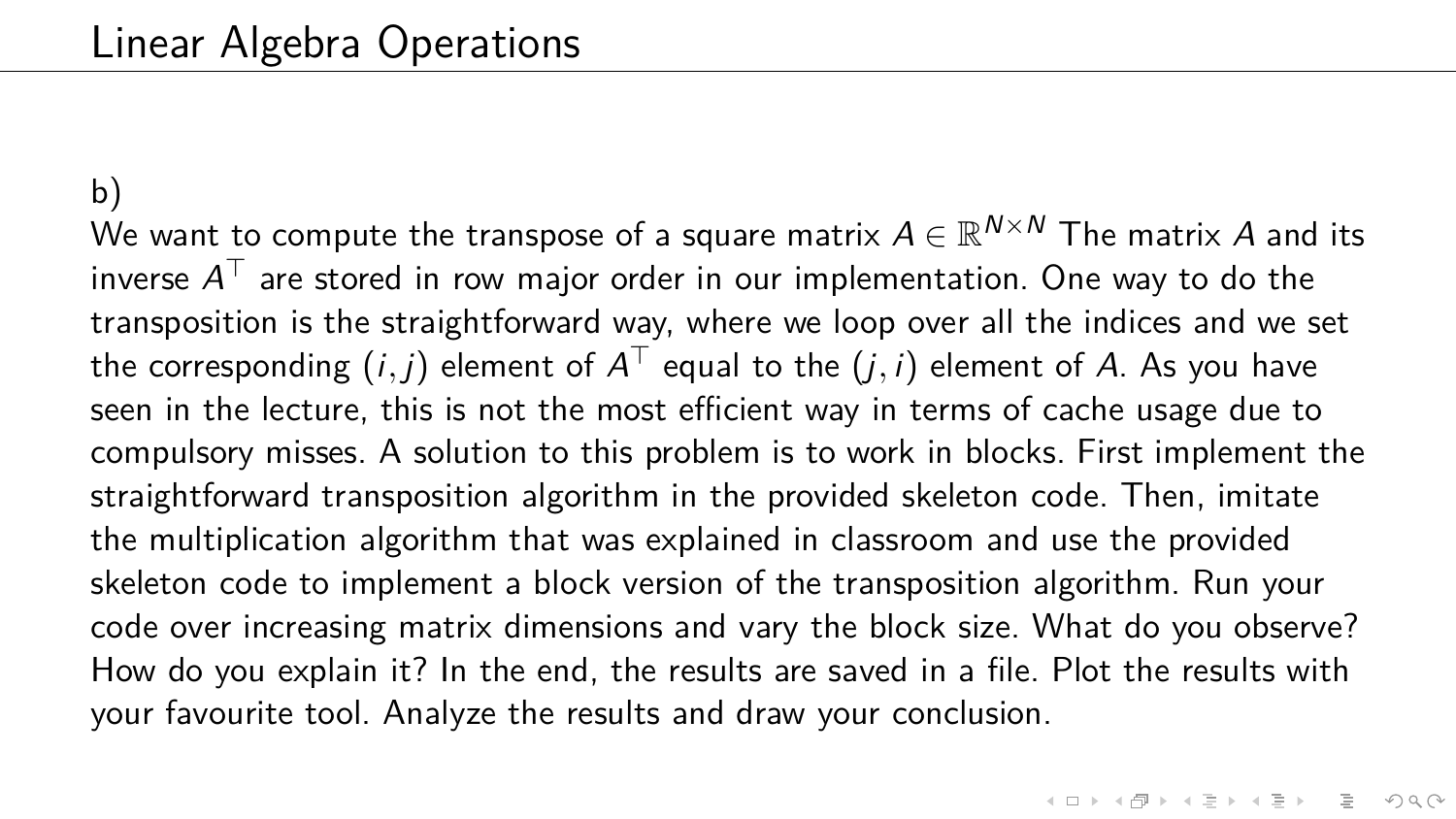```
b)
```

```
1 void transpose_block ( std :: vector < double >& A ,
2 std:: vector < double > & AT, size t blockSize )
3 {
4 size t N = sqrt(A.size()) ;
5
6 // TODO: Question 2b: Block matrix transposition
7 for (size_t j = 0; j < N; j += blockSize) // Outer loops
8 for (size_t i = 0; i < N; i += blockSize)
9 #ifdef WRITESTRIDE // Stride in write
10 for (size t k = i; k < i + blockSize; k++)
11 for (size_t l = j; l < j + blockSize; l++)
12 #else // Stride in read
13 for (size t l = j; l \le j +  blockSize; l + +)
14 for (size_t k = i; k < i + blockSize; k++)
15 #endif
16 AT [k + 1 * N] = A [1 + k * N]; // indeces17 }
```
KED KAP KED KED E YAN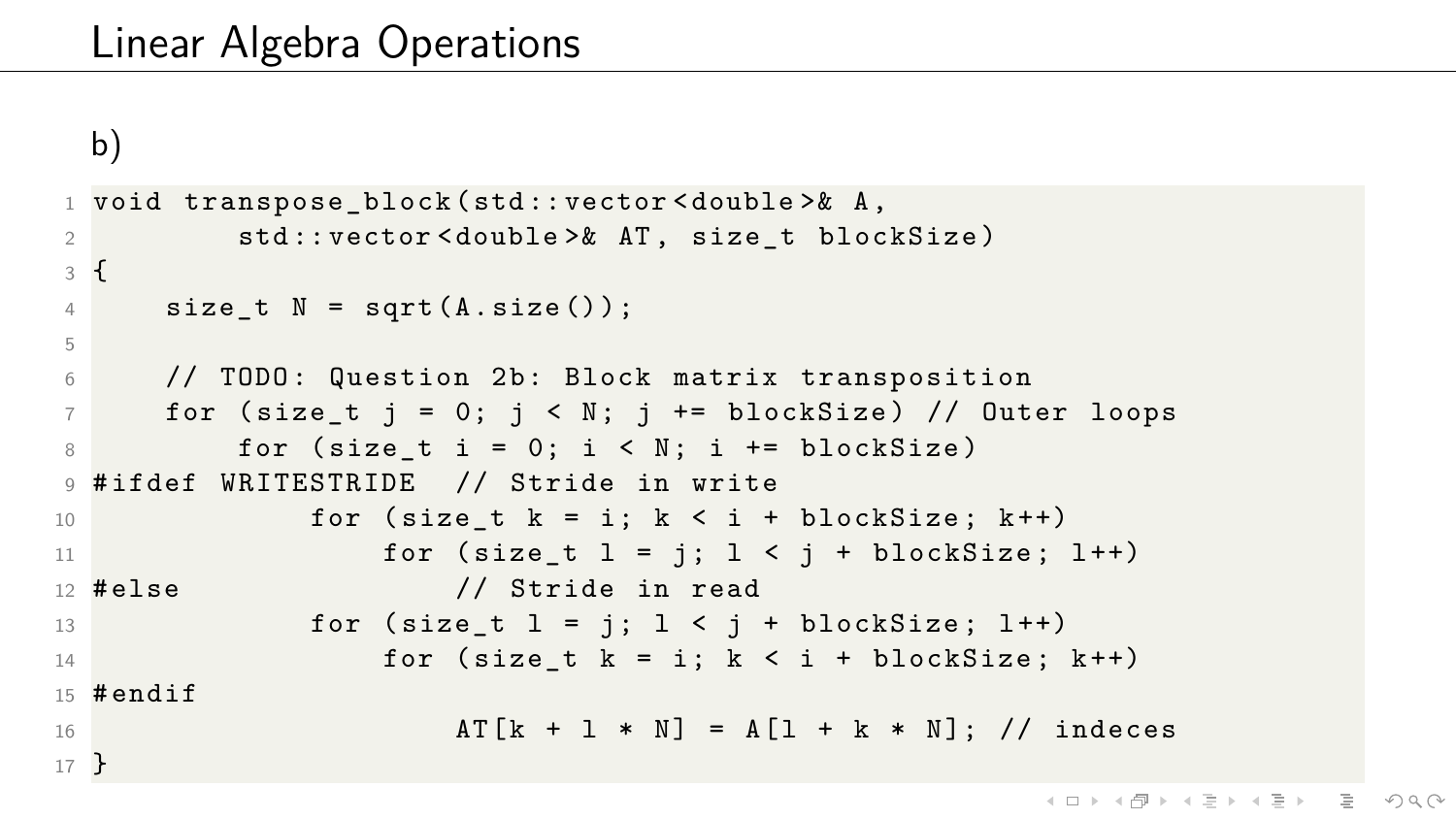



#### Strided writes



イロト (個)トイミト (ミ)トーミー りんぺ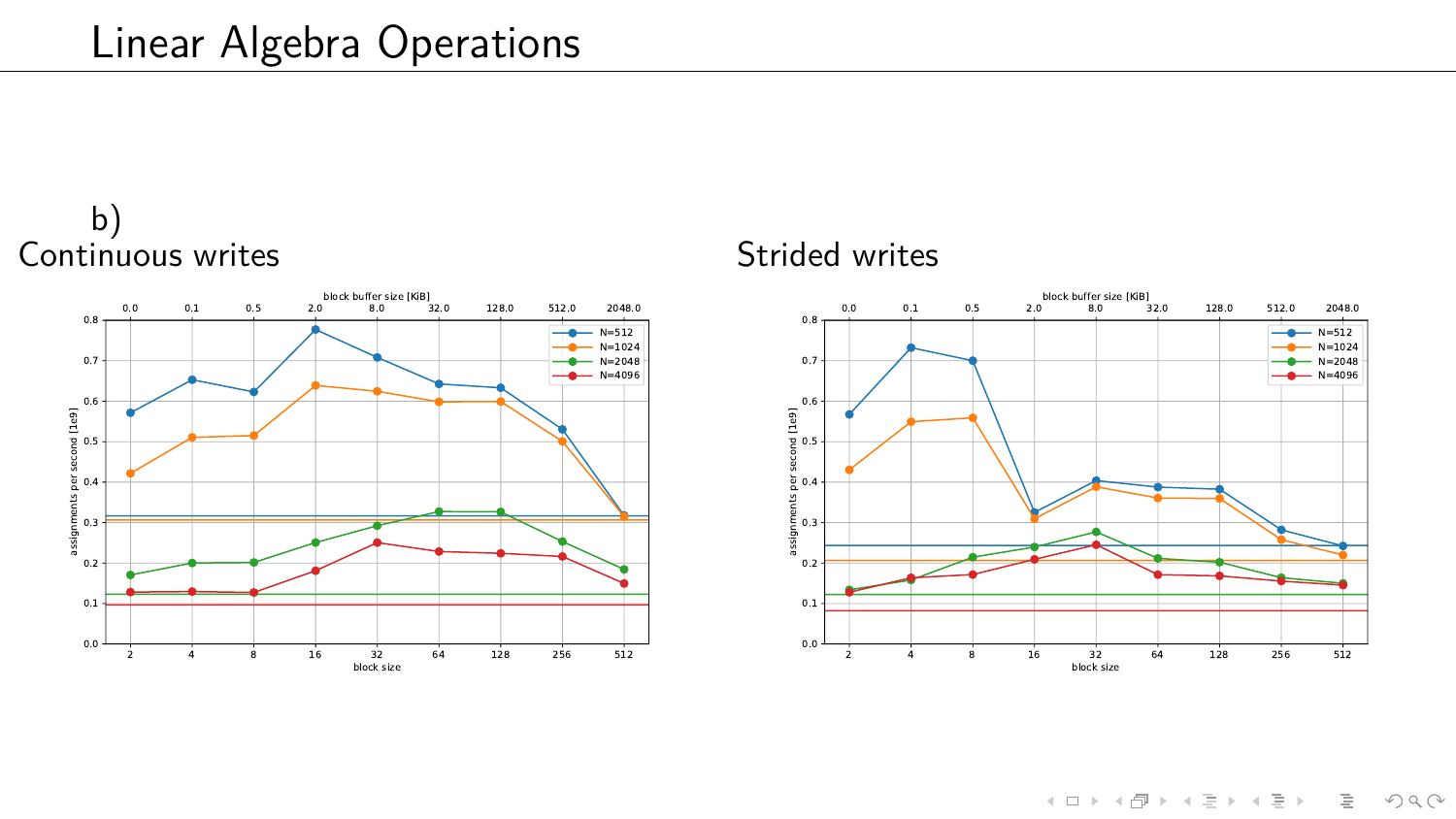## b) Points: 6

- 4 for implementing the transposition algorithms.
- 1 for finding an optimal block size.
- 1 for plotting the results and making at least one relevant observations.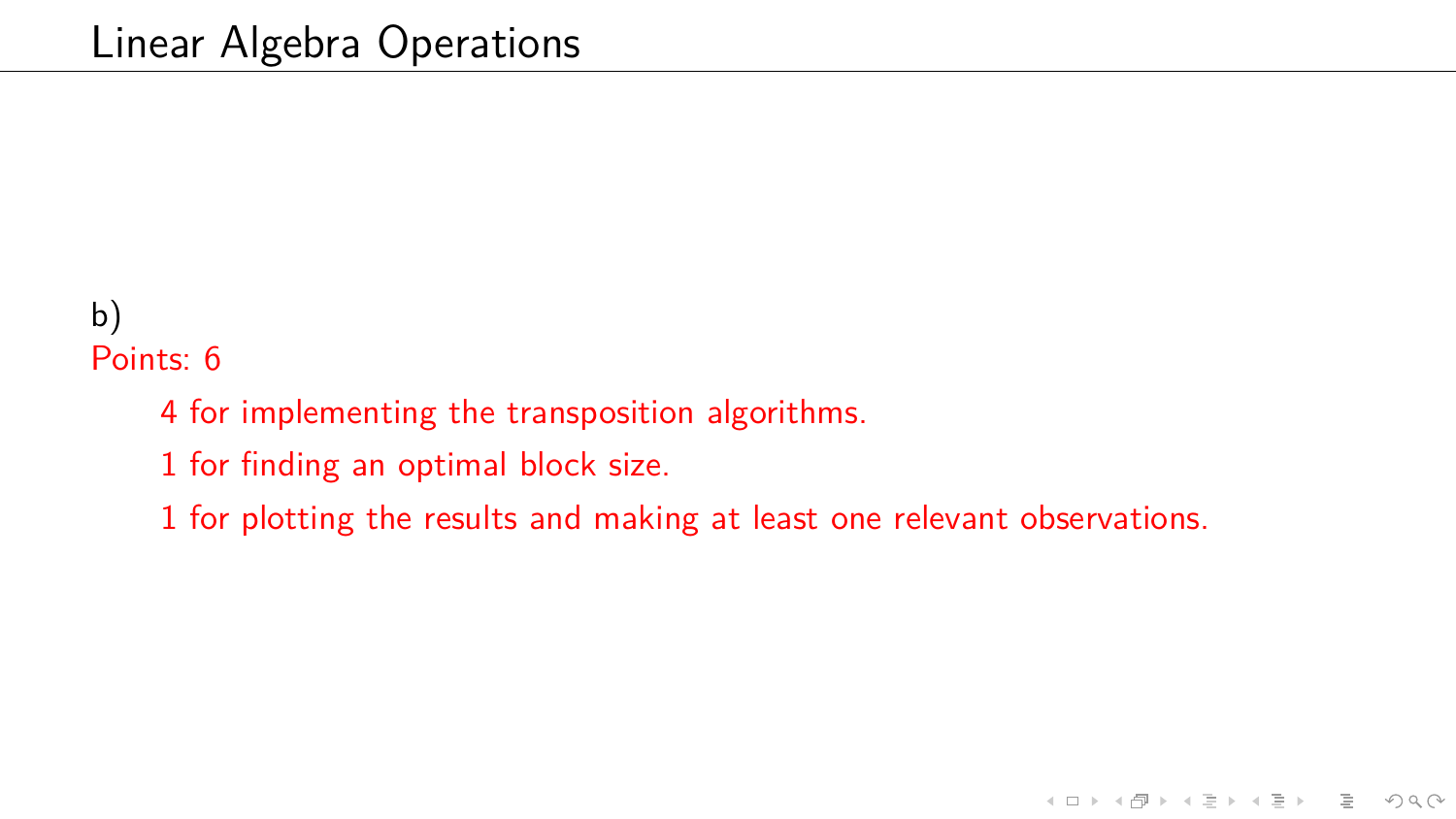c) We want to compute the product of two square matrices  $A,B\in\mathbb{R}^{N\times N}$  The matrices  $A,B$  are stored in row major order in our implementation. One way to do the multiplication is the straightforward way,

$$
C_{i,j}=\sum_k A_{i,k}B_{k,j}.
$$

As discussed in the previous subquestion, you have already seen the reasons this is not the most efficient way of implementing the product. First implement the straightforward multiplication algorithm in the provided skeleton code. Then implement the block-multiplication algorithm that was explained in the classroom. Finally, implement a second version of the block-multiplication algorithm were the matrix  $B$  is stored in column major order. You can initialize  $B_{i,j} = 2i + j$ . Run you code over increasing matrix dimensions and vary the block size. What do you observe? How do you explain it? In the end, the results are saved in a file. Plot the results with your favourite tool. Analyze the results and draw your conclusion. Which one is the most efficient algorithm? Explain in terms of cache usage.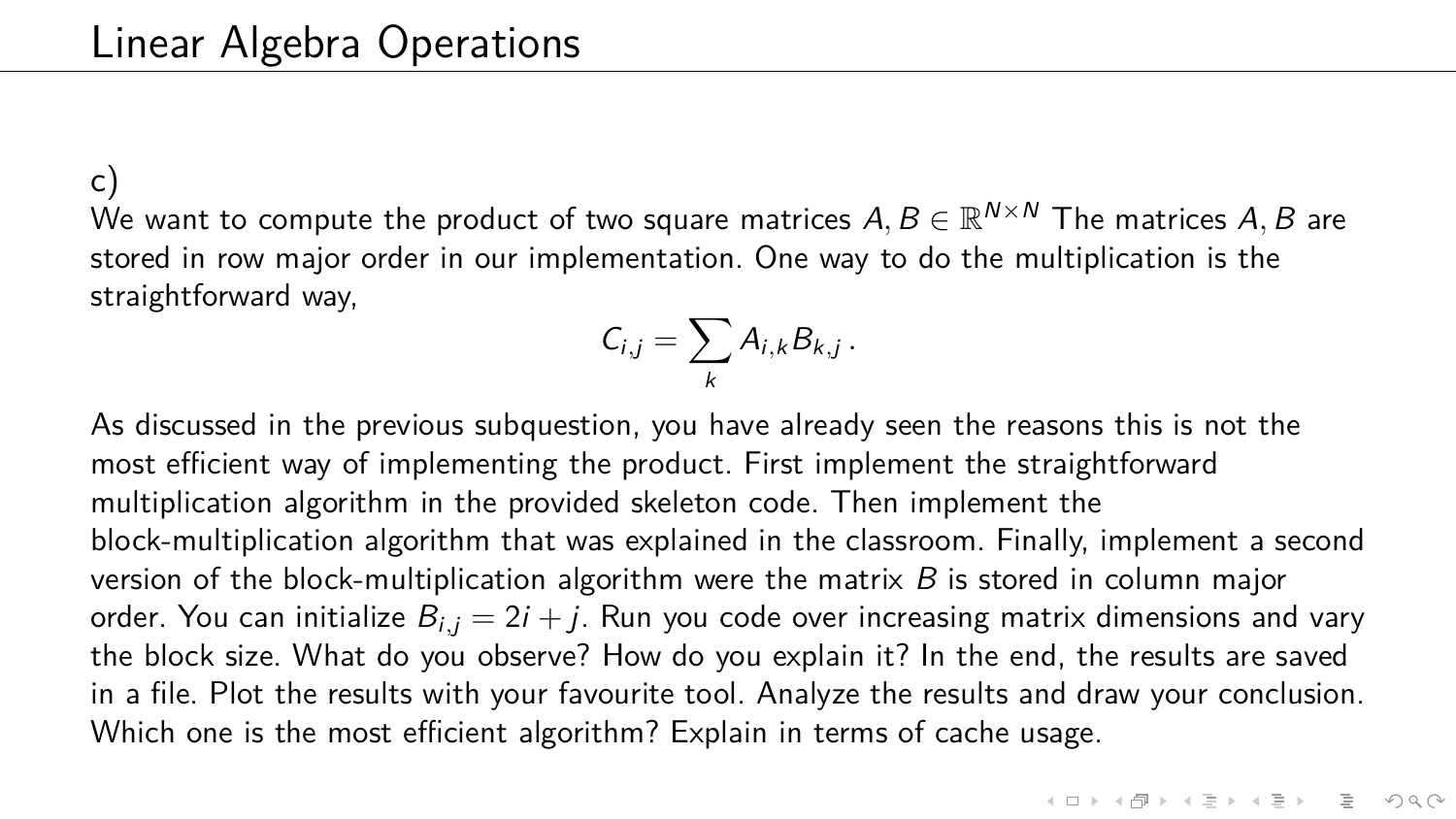#### c) Naive implementation

```
1 for (size t i = 0; i < N; i ++)
2 for (size t j = 0; j \lt N; j++)3 for (size_t k = 0; k < N; k++)4 C [i * N + j] += A[i * N + k] * B[k * N + j];
```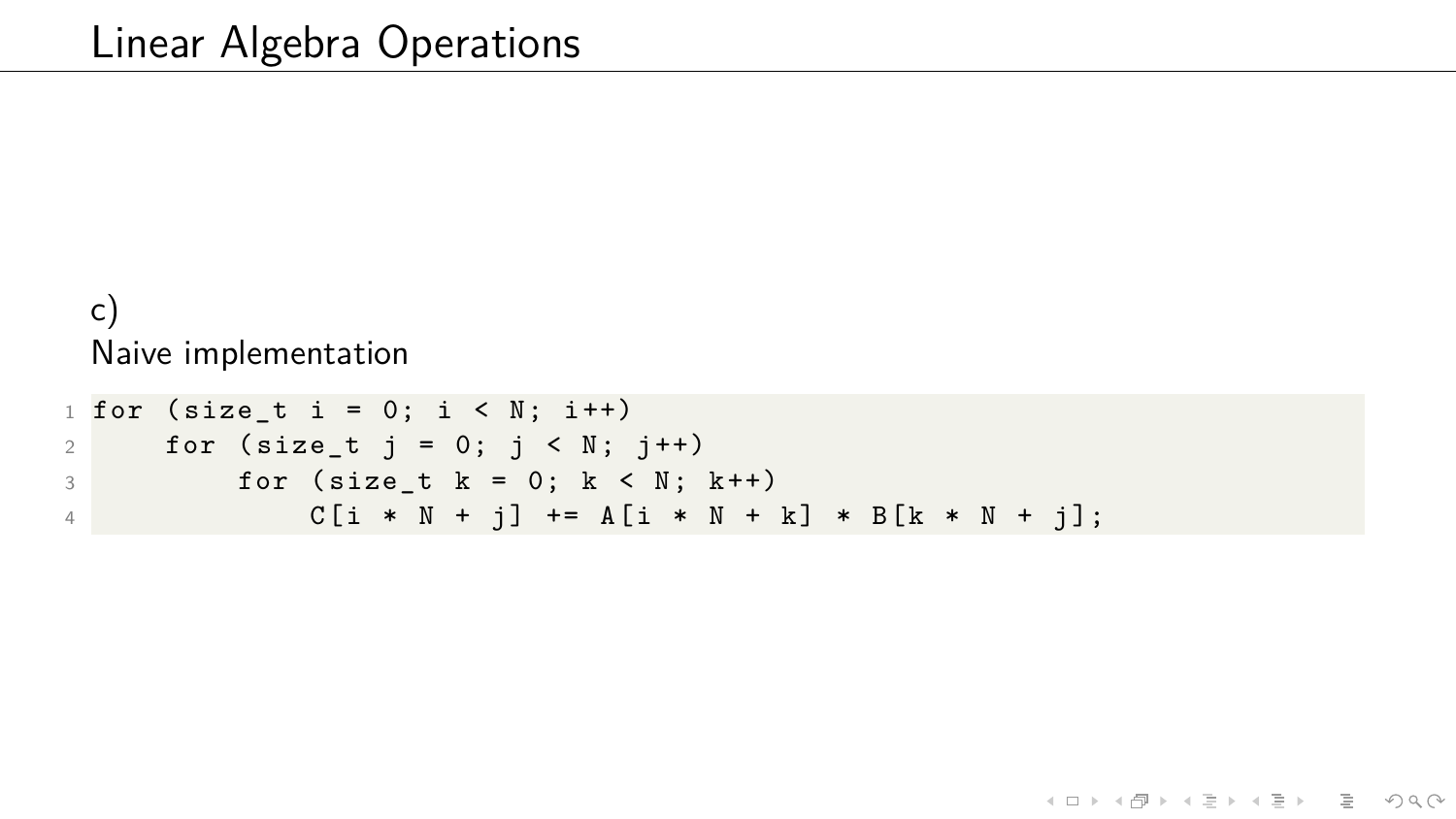#### c) Block matrix-matrix multiplication - B in row major

```
1 for (size t K = 0; K < N; K += blockSize)
2 for (size_t I = 0; I < N; I += blockSize)
\overline{3} for (size t J = 0; J < N; J += blockSize)
4
5 for (size_t i = I; i < I + blockSize; i++)
6 for (size_t j = J; j < J + blockSize; j++)
7 for ( size_t k = K ; k < K + blockSize ; k ++)
8
9 C [i * N + j] += A[i * N + k] * B[k * N + j];
```
KED KAP KED KED E YAN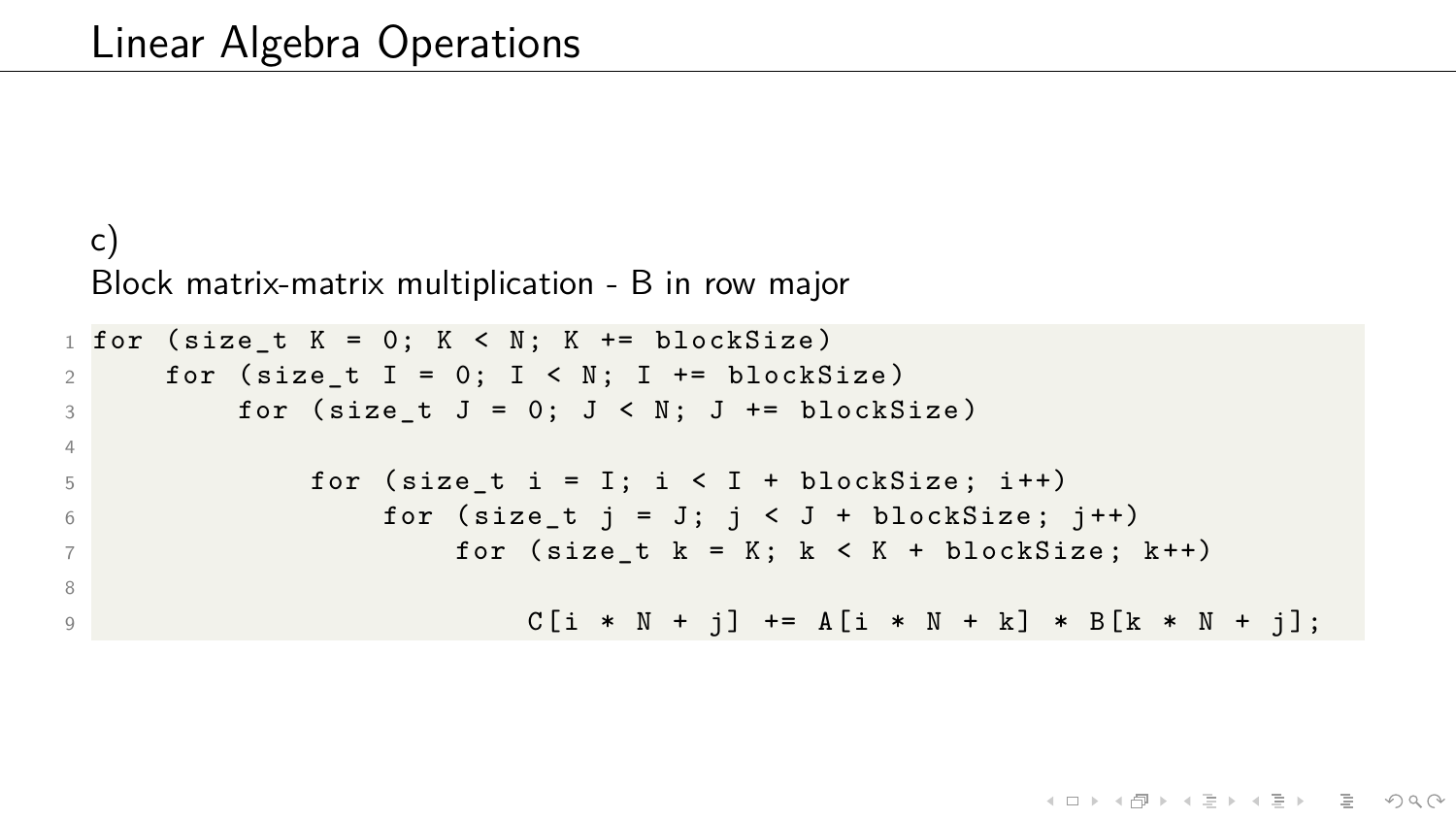#### c) Block matrix-matrix multiplication - B in column major

```
1 for (size t K = 0; K < N; K += blockSize)
2 for (size_t I = 0; I < N; I += blockSize)
\overline{3} for (size t J = 0; J < N; J += blockSize)
4
5 for (size_t i = I; i < I + blockSize; i++)
6 for (size_t j = J; j < J + blockSize; j++)
7 for ( size_t k = K ; k < K + blockSize ; k ++)
8
9 C [i * N + j] += A[i * N + k] * B[k + N * j];
```
KED KAP KED KED E YAN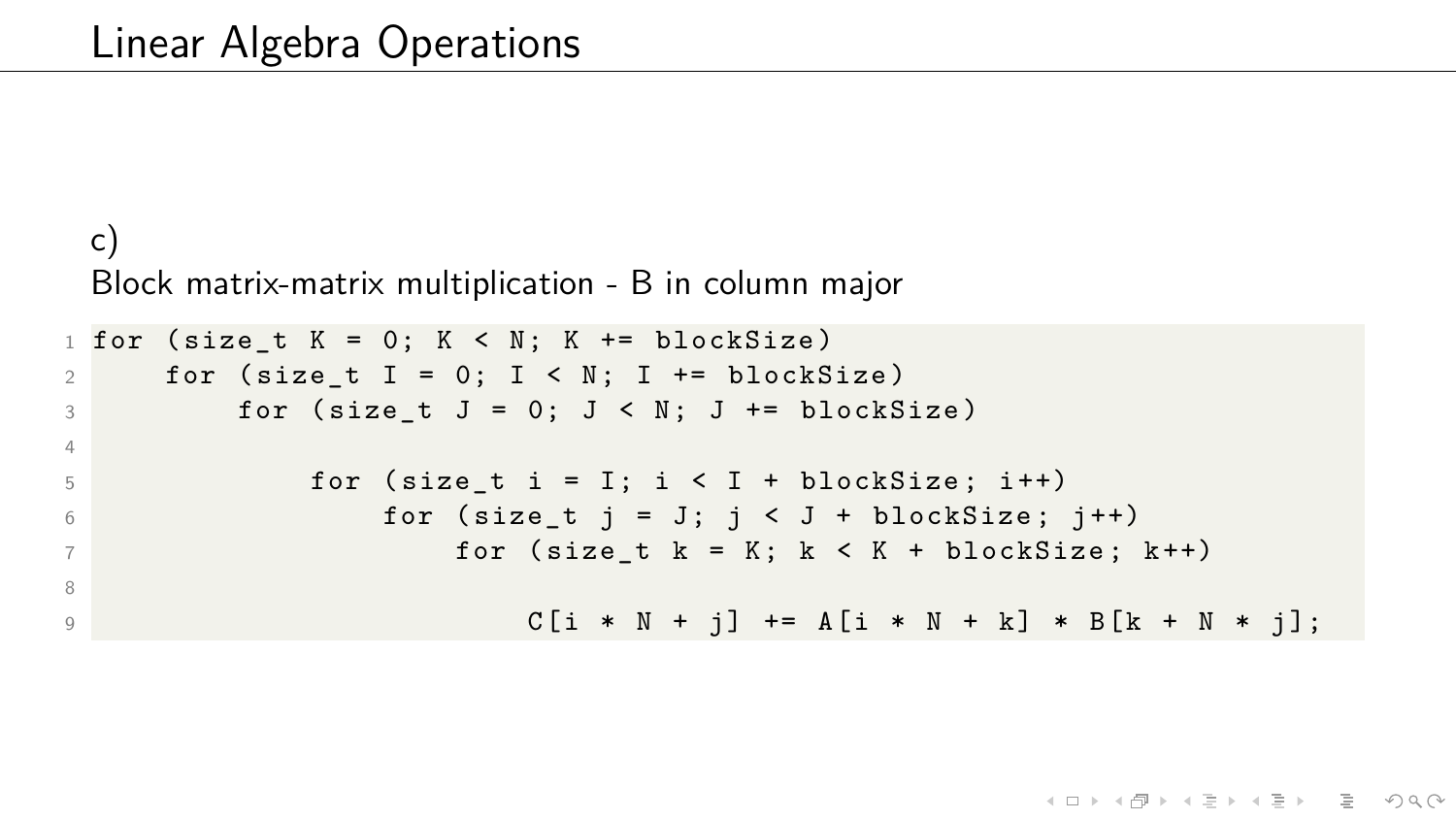## Linear Algebra Operations

c)



(ロ) (個) (ミ) (ミ) = ウQQ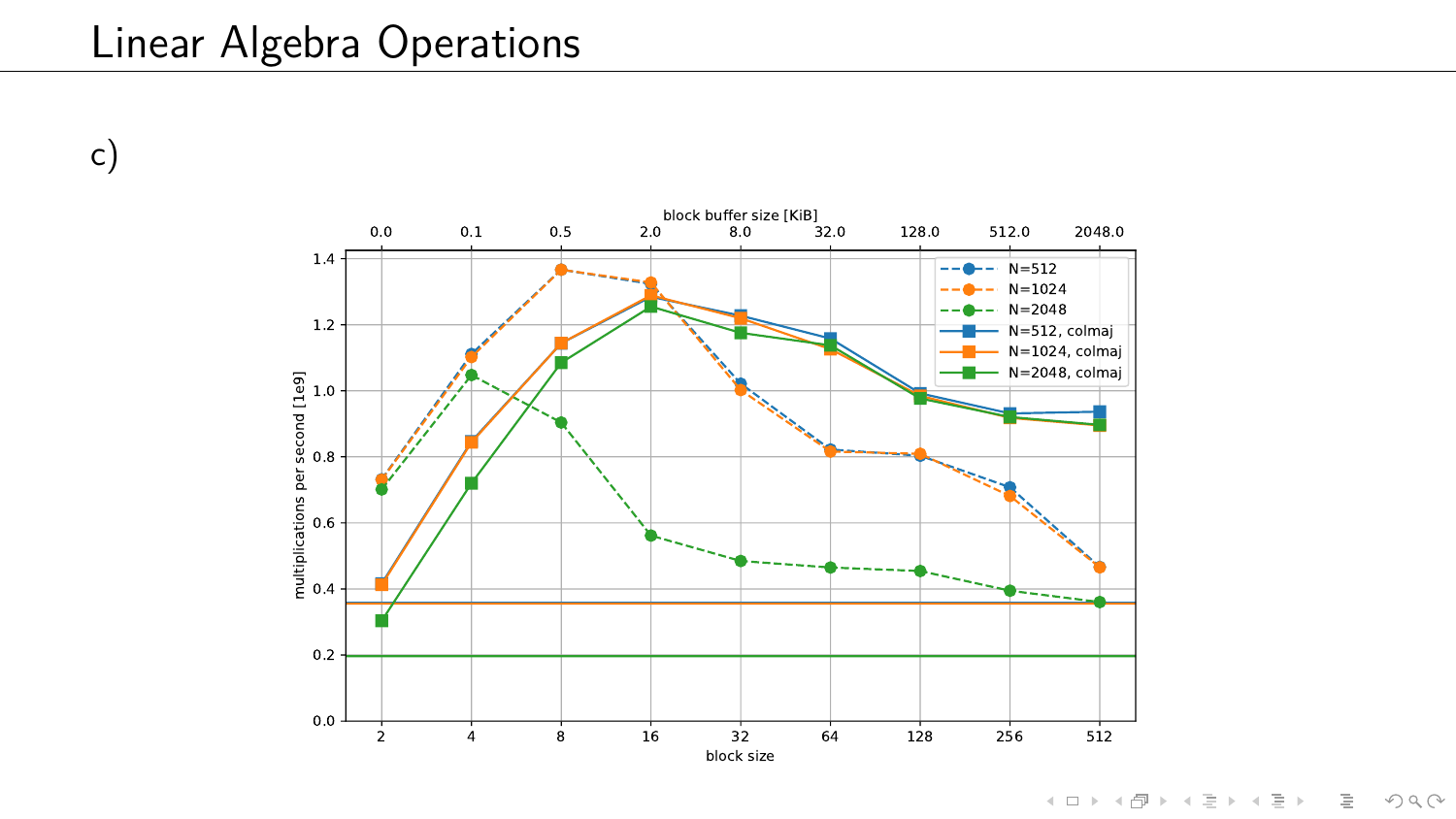## c) Points: 10

4 for implementing the matrix-matrix multiplication algorithm, naive  $+ B$ row-major.

2 for implementing the matrix-matrix multiplication algorithm, B column- major.

- 2 for plotting the results.
- 1 for showing that B column major is more efficient.
- 1 for explaining that B column major is more efficient.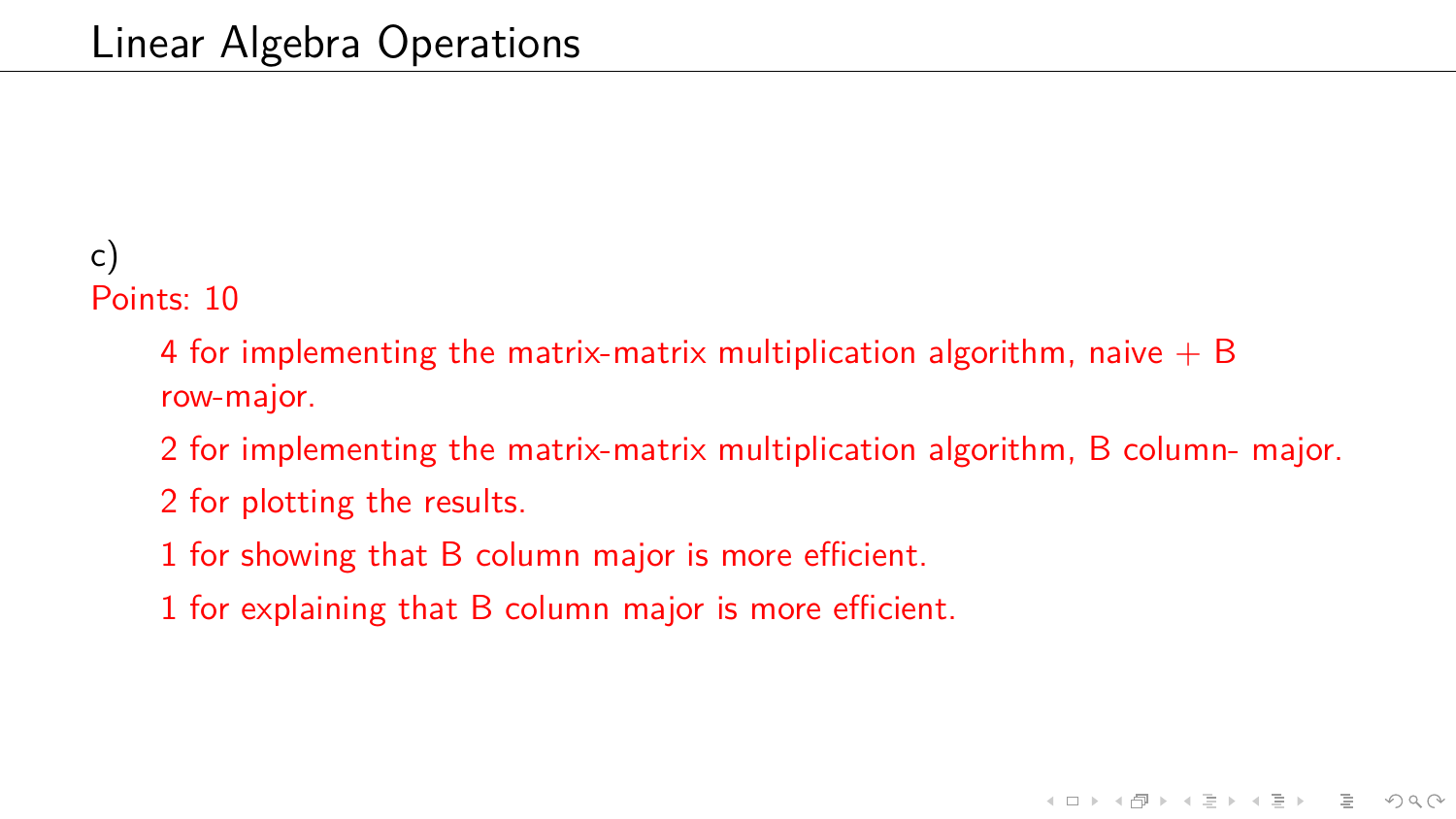## a)

grep . /sys/devices/system/cpu/cpu0/cache/index\*/\*

| Model                                                       | $\vert$ 11D 11 $\vert$ | $\overline{12}$ | L <sub>3</sub> | Cache line |
|-------------------------------------------------------------|------------------------|-----------------|----------------|------------|
| XeonGold_5188 (Euler V) 32 kB 32 kB   1024 kB   16896 kB    |                        |                 |                | 64 B       |
| XeonGold_6150 (Euler IV) 32 kB 32 kB   1024 kB   25344 kB   |                        |                 |                | 64 B       |
| XeonE3_1585Lv5 (Euler III)   32 kB 32 kB   256 kB   8192 kB |                        |                 |                | 64 B       |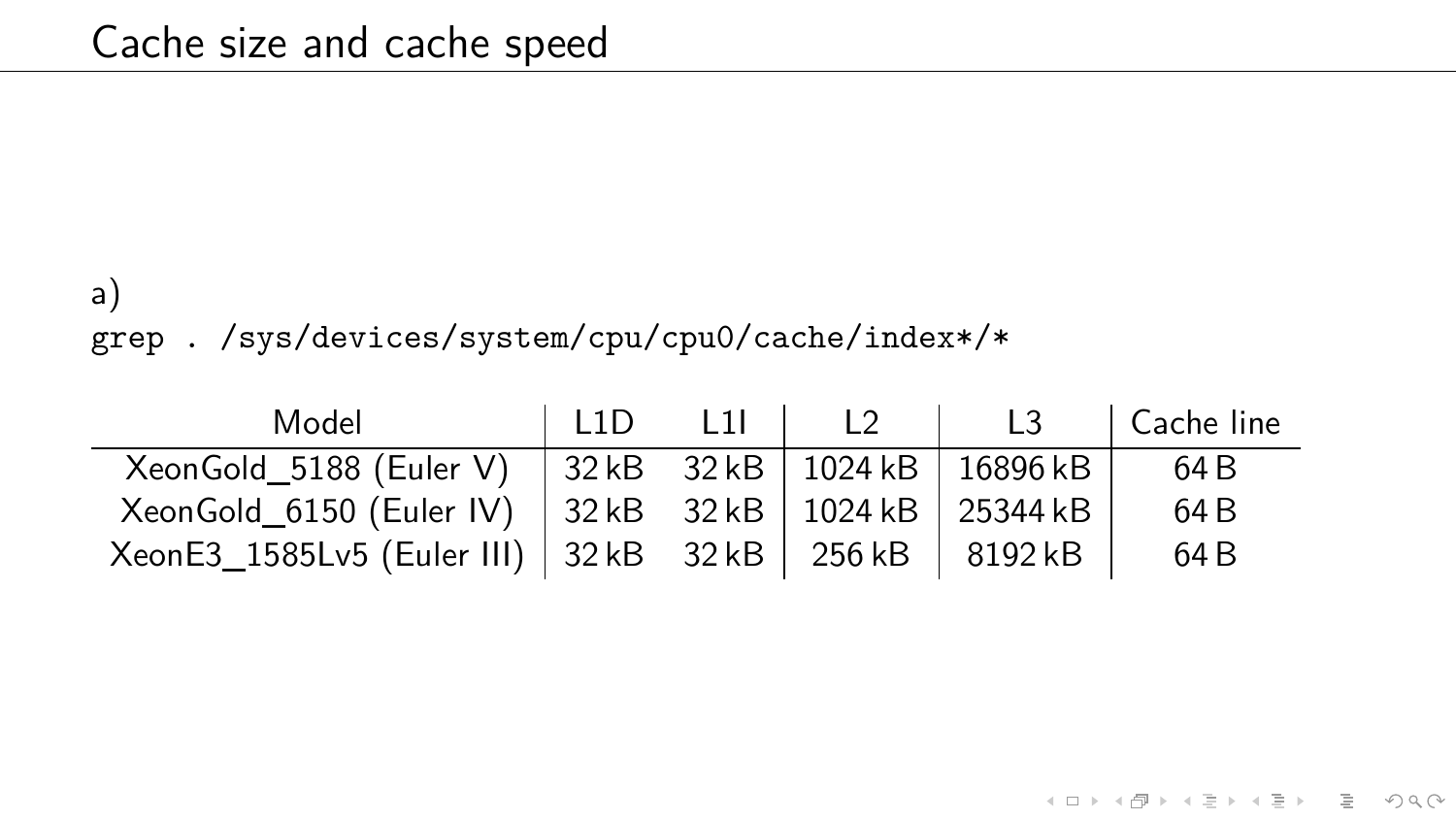Initialization

```
1 double measure (int N, int mode) {
2 if (mode == 0) {
3 // Random
4 sattolo (a, N);
5 \qquad \} else if (mode == 1) {
6 // Increment by one
7 for (int i = 0; i < N; ++i)
8 a[i] = (i + 1) \% N;9 \qquad \frac{1}{2} else if (mode == 2) {
10 // One cache - line at a time
11 for (int i = 0; i < N; ++i)
12 a \begin{bmatrix} i \\ i \end{bmatrix} = (i + 64 / sizeof(int)) % N:13
14 ...
15 }
```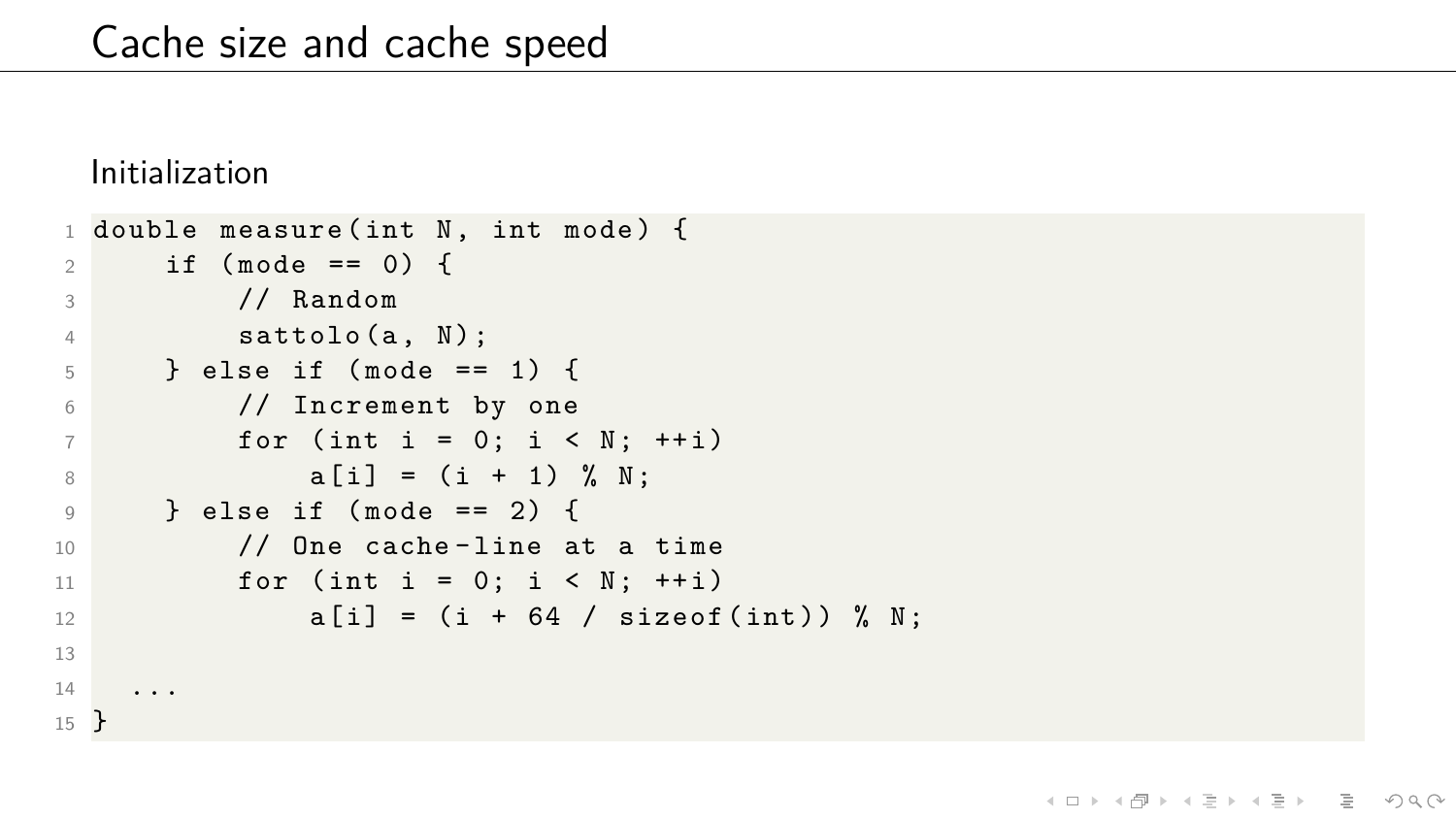#### Sattolo

```
1 void sattolo (int *p, int N) {
2 // Initialization
3 for (int i = 0; i < N; ++i)
4 p[i] = i;5 // Draw a new entry from remaining ones
6 for (int i = 0; i < N - 1; ++i)
7 std:: swap (p[i], p[i + 1 + rand () % (N - i - 1)]);
8 }
```
イロト イ団 トイミト イミト ニヨー りんぐ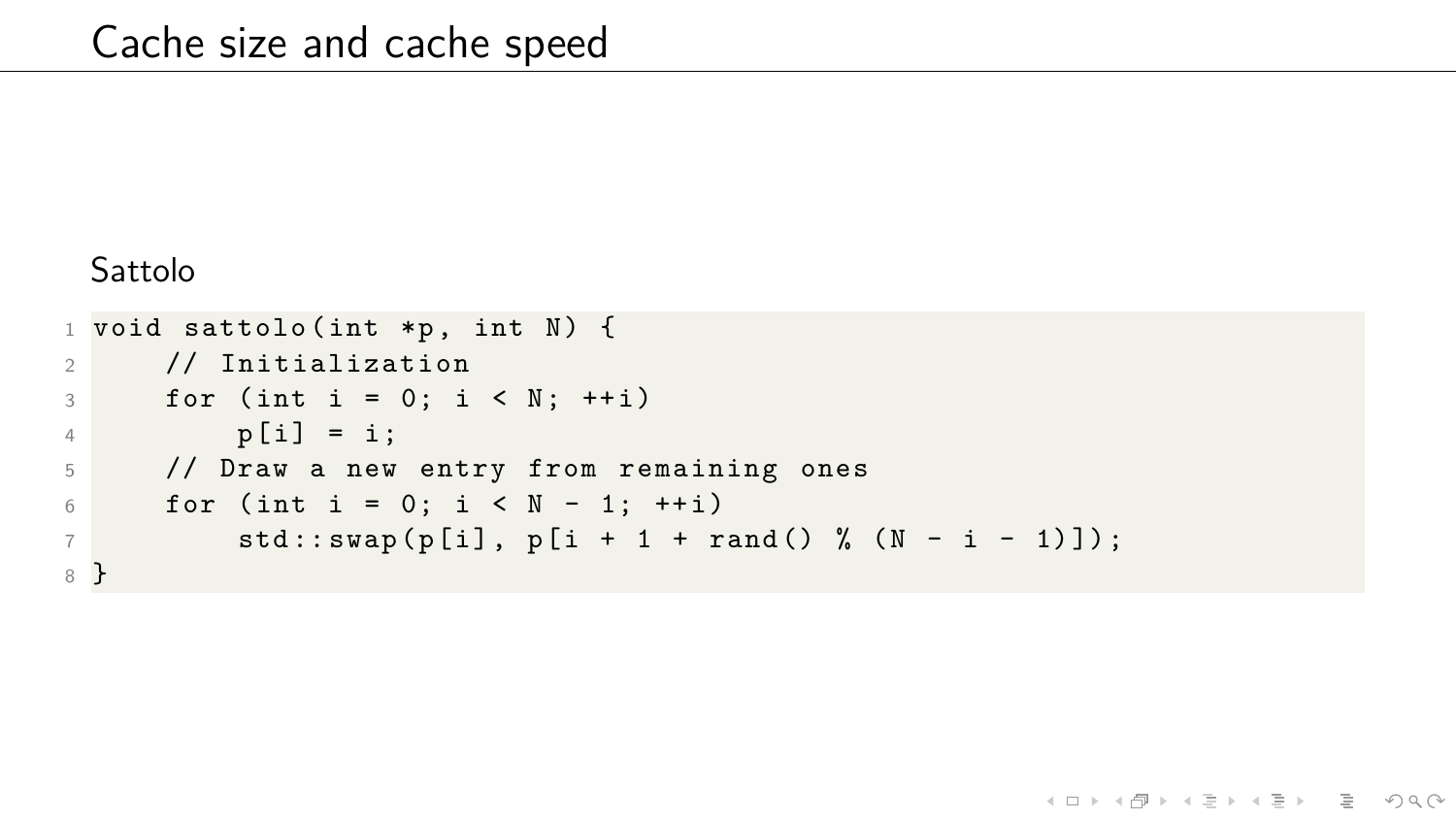#### **Measurement**

```
1 ...
2 auto start = std::chromo::steady clock::now();
3 int k = 0; // Start node.
4 for (int i = 0; i \lt M; ++i)
5 k = a [k];
6 auto end = std:: chrono:: steady_clock:: now ();
7 std :: chrono :: duration < double > diff = end - start ;
8
9 // Store into a volatile variable to prevent optimizing away the
     loop above .
10 volatile int tmp = k;
11 // " Use " the value to suppress - Wunused - variable .
12 (void) tmp;
13
14 // TODO: Question 3b: Return execution time in seconds.
15 return diff.count();
16 }
```